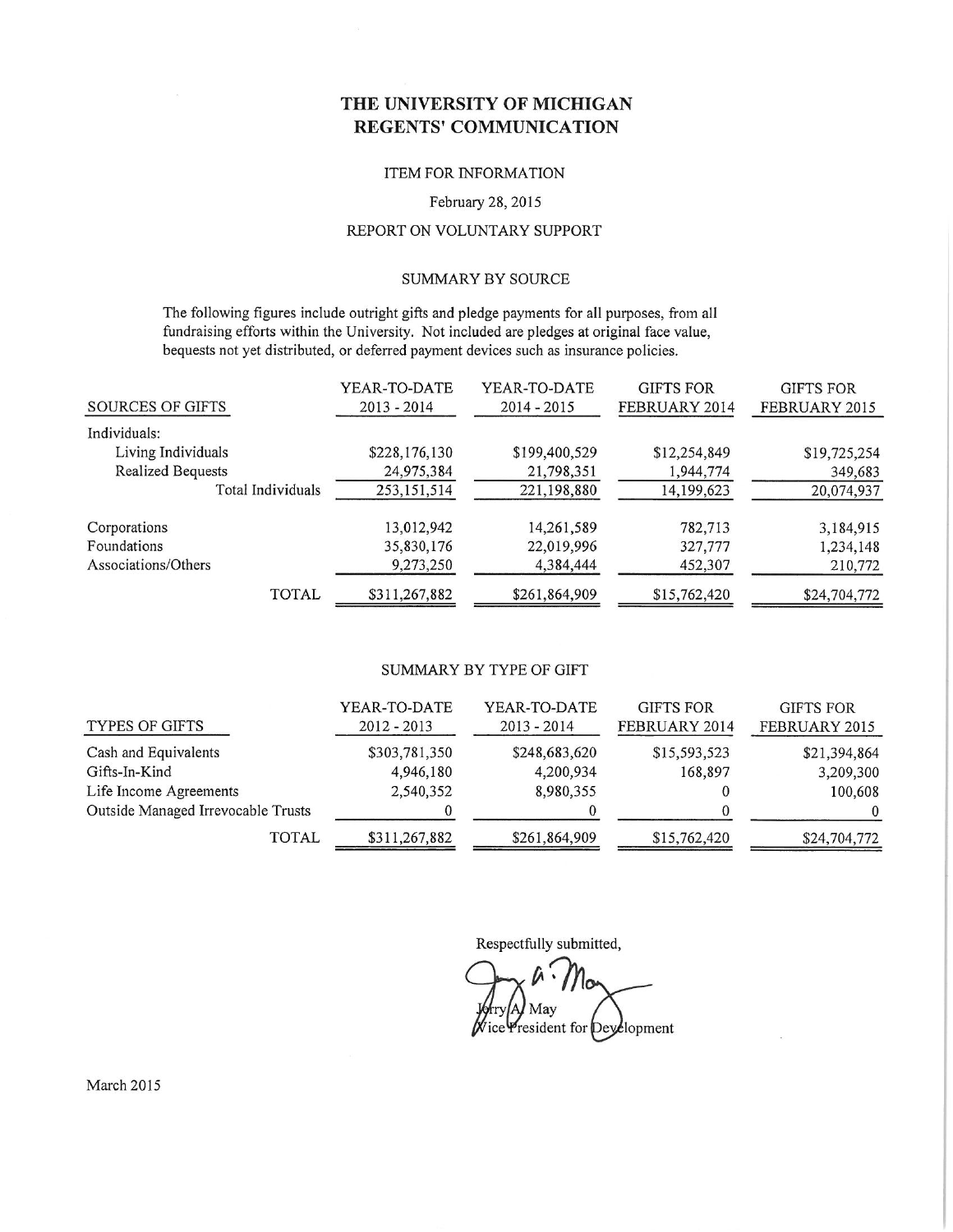# ITEM FOR INFORMATION February 28, 2015 REPORT ON VOLUNTARY SUPPORT

## SUMMARY BY SOURCE

|                          | <b>STATE OF</b>       | <b>OUTSIDE OF</b> | <b>STATE OF</b> | <b>OUTSIDE OF</b>  |
|--------------------------|-----------------------|-------------------|-----------------|--------------------|
|                          | <b>MICHIGAN</b>       | <b>STATE</b>      | <b>MICHIGAN</b> | <b>STATE</b>       |
|                          | YEAR-TO-DATE          | YEAR-TO-DATE      | YEAR-TO-DATE    | YEAR-TO-DATE       |
| SOURCES OF GIFTS         | 2014 - 2015           | 2014 - 2015       | $2014 - 2015$   | 2014 - 2015        |
|                          | <b>GIFTS RECEIVED</b> |                   |                 | % OF GIFT RECEIPTS |
| Individuals:             |                       |                   |                 |                    |
| Living Individuals       | \$79,676,813          | \$119,723,716     | 40.0%           | 60.0%              |
| <b>Realized Bequests</b> | 15,657,462            | 6,140,889         | 71.8%           | 28.2%              |
| <b>Total Individuals</b> | 95,334,275            | 125,864,605       | 43.1%           | 56.9%              |
| Corporations             | 7,342,448             | 6,919,141         | 51.5%           | 48.5%              |
| Foundations              | 8,904,240             | 13,115,756        | 40.4%           | 59.6%              |
| Associations/Others      | 1,450,287             | 2,934,157         | 33.1%           | 66.9%              |
| <b>TOTAL Dollars</b>     | \$113,031,250         | \$148,833,659     | 43.2%           | 56.8%              |
|                          |                       |                   |                 |                    |
|                          | <b>DONORS</b>         |                   |                 | % OF DONORS        |
| Individuals:             |                       |                   |                 |                    |
| Living Individuals       | 66,739                | 36,505            | 64.6%           | 35.4%              |
| <b>Realized Bequests</b> | 76                    | 72                | 51.4%           | 48.6%              |
| Total Individuals        | 66,815                | 36,577            | 64.6%           | 35.4%              |
| Corporations             | 252                   | 480               | 34.4%           | 65.6%              |
| Foundations              | 53                    | 77                | 40.8%           | 59.2%              |
| Associations/Others      | 239                   | 134               | 64.1%           | 35.9%              |
| <b>TOTAL Donors</b>      | 67,359                | 37,268            | 64.4%           | 35.6%              |

 $\blacksquare$ 

March 2015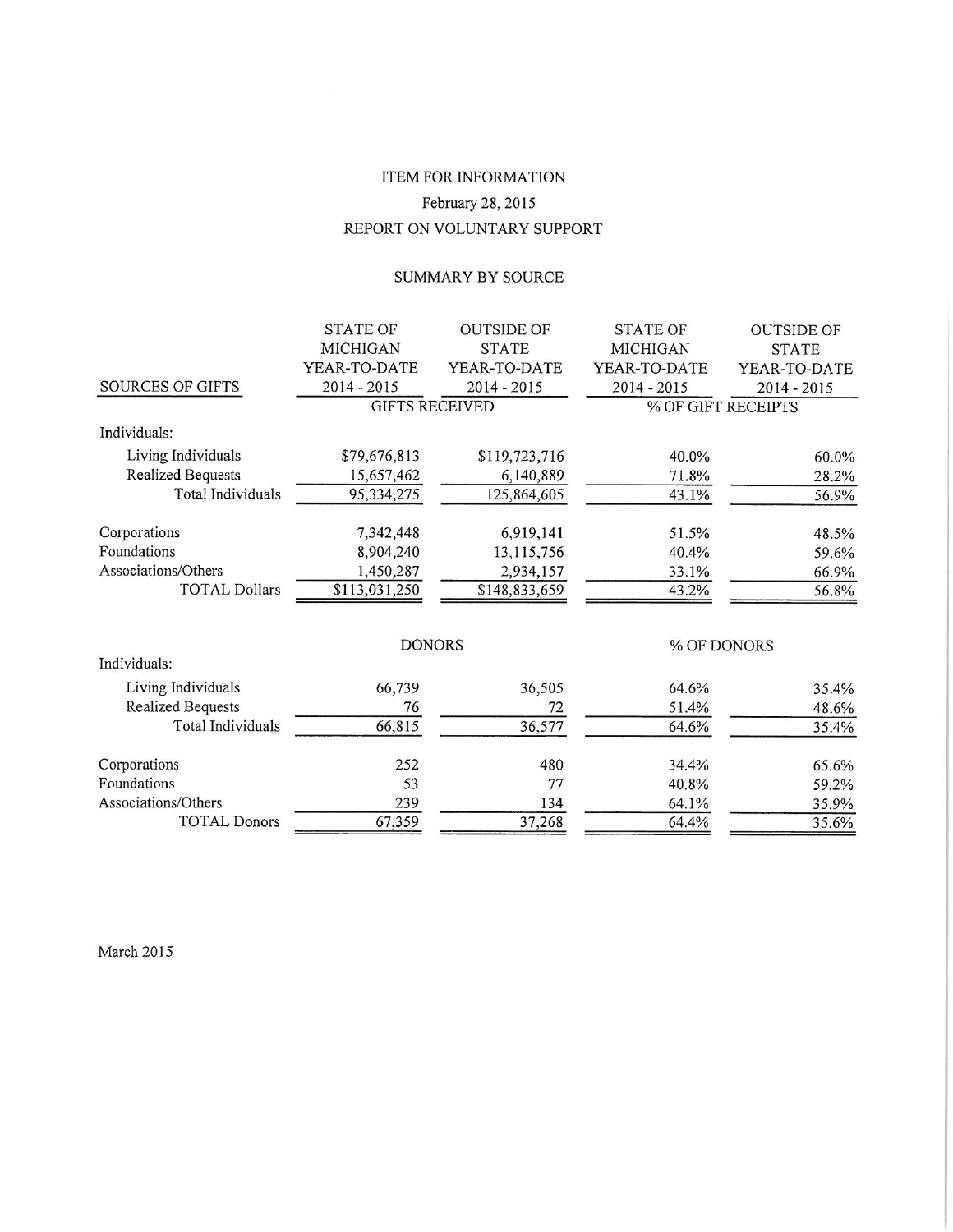## **The University of Michigan Office of Development Unit Report of Gifts Received 4 Year Report as of February 28, 2015**

|                                  |              |                            |                | Transactions      |                   | <b>Dollars</b>             |              |                          |               |              |                   |                          |
|----------------------------------|--------------|----------------------------|----------------|-------------------|-------------------|----------------------------|--------------|--------------------------|---------------|--------------|-------------------|--------------------------|
|                                  |              |                            |                | Fiscal            | Fiscal            |                            |              |                          |               | Fiscal       | Fiscal            |                          |
|                                  |              | Fiscal Year Ended June 30, |                | <b>YTD</b>        | <b>YTD</b>        | Fiscal Year Ended June 30, |              |                          |               | <b>YTD</b>   | <b>YTD</b>        |                          |
| <b>UNIT</b>                      | 2012         | 2013                       | 2014           | February 28, 2014 | February 28, 2015 |                            | 2012         | 2013                     |               | 2014         | February 28, 2014 | February 28, 2015        |
| Taubman Arch & Urban             | 796          | 765                        | 790            | 594               | 628               | $\mathbf{\hat{S}}$         | 1,259,779    | $\mathcal{S}$<br>841,056 | $\mathcal{S}$ | 2,433,235    | \$<br>861,744     | $\mathsf{\$}$<br>668,122 |
| Art and Design                   | 565          | 519                        | 580            | 400               | 428               |                            | 642,764      | 9,134,128                |               | 1,074,478    | 966,870           | 2,489,631                |
| Ross School of Business          | 8,077        | 8,581                      | 7.941          | 5,269             | 5,187             |                            | 17,308,758   | 15,696,393               |               | 21,354,723   | 15,828,247        | 17,959,635               |
| Dentistry                        | 1,882        | 1,844                      | 1,923          | 1,394             | 1,315             |                            | 2,047,740    | 2,131,364                |               | 3,596,109    | 1,657,176         | 3,452,396                |
| Education                        | 2,860        | 2,821                      | 2,561          | 2,022             | 1,960             |                            | 5,330,851    | 5,320,854                |               | 2,846,472    | 2,022,969         | 3,490,368                |
| Engineering                      | 7,751        | 7,449                      | 7,947          | 5,598             | 5,926             |                            | 24,338,632   | 19,380,422               |               | 31,842,383   | 26,898,744        | 24,092,351               |
| School of Information            | 1,087        | 1,552                      | 1,494          | 769               | 815               |                            | 531,158      | 4,558,058                |               | 2,280,265    | 1,262,614         | 616,664                  |
| Kinesiology                      | 920          | 603                        | 953            | 721               | 476               |                            | 479,454      | 748,258                  |               | 690,459      | 361,178           | 846,727                  |
| Law School                       | 5.772        | 5,733                      | 5,631          | 4,255             | 4,435             |                            | 33, 375, 415 | 17,579,895               |               | 12,888,048   | 9,719,768         | 9,910,363                |
| <b>LSA</b>                       | 15,813       | 15,574                     | 16,070         | 12,249            | 12,196            |                            | 24,420,095   | 35,202,954               |               | 36,239,451   | 23,076,406        | 27,350,791               |
| School of Music, Theater & Dance | 3,757        | 3,893                      | 3,881          | 3,198             | 3,360             |                            | 8,704,071    | 10,631,842               |               | 5,728,305    | 3,431,650         | 6,415,453                |
| Natural Resources & Env.         | 945          | 853                        | 837            | 608               | 664               |                            | 2,481,971    | 4,363,982                |               | 3,004,772    | 2,923,161         | 1,048,028                |
| Nursing                          | 1,709        | 1,786                      | 1,751          | 1,337             | 1,160             |                            | 1,614,953    | 681,822                  |               | 1,485,607    | 1,049,320         | 865,433                  |
| Pharmacy                         | 1,126        | 1,039                      | 1,057          | 741               | 740               |                            | 1,565,277    | 2,073,572                |               | 4,689,358    | 4,033,504         | 839,007                  |
| Public Health                    | 1.902        | 1,841                      | 1,614          | 1,196             | 1,140             |                            | 10,831,994   | 7,391,838                |               | 11,517,636   | 6,718,416         | 3,277,234                |
| Ford School Public Policy        | 502          | 559                        | 681            | 485               | 534               |                            | 1,509,668    | 800,768                  |               | 897,460      | 755,162           | 1,391,952                |
| Rackham Graduate School          | 3,537        | 3,245                      | 2,899          | 2,104             | 2,224             |                            | 2,921,130    | 1,613,871                |               | 1,762,308    | 1,510,459         | 1,446,820                |
| Social Work                      | 1,177        | 1,072                      | 1,129          | 879               | 865               |                            | 1,520,451    | 1,947,463                |               | 1,423,951    | 1,257,903         | 597,201                  |
| <b>Health System</b>             |              |                            |                |                   |                   |                            |              |                          |               |              |                   |                          |
| VP for Medical Affairs           | 1,268        | 1,427                      | 3,821          | 803               | 827               |                            | 4,285,975    | 8,837,215                |               | 5,390,178    | 3,017,814         | 3,195,318                |
| Medical School                   | 21,380       | 19,564                     | 18,746         | 12,617            | 13,028            |                            | 55,347,667   | 54,395,035               |               | 79,070,626   | 44,080,049        | 40,242,742               |
| Hospital                         | 8,938        | 8,413                      | 8,807          | 6,159             | 7,893             |                            | 8,673,963    | 7,827,090                |               | 14,425,108   | 9,688,476         | 10,018,853               |
| Dearborn Campus                  | 3,189        | 3,158                      | 3,005          | 2,109             | 2,080             |                            | 3,299,731    | 1,615,529                |               | 1,966,388    | 1,570,923         | 12,332,147               |
| <b>Flint Campus</b>              | 1,971        | 1,543                      | 1,361          | 931               | 1,162             |                            | 1,550,486    | 1,385,011                |               | 2,136,223    | 1,461,183         | 3,631,595                |
| WFUM-TV                          | $\mathbf{0}$ | $\overline{0}$             | $\overline{0}$ | $\theta$          | $\Omega$          |                            | $\theta$     | $\theta$                 |               | $\mathbf{0}$ | $\mathbf{0}$      | $\mathbf{0}$             |
| Alumni Association               | 1,309        | 2,976                      | 2,959          | 2,361             | 2,686             |                            | 555,492      | 843,626                  |               | 702,614      | 540,300           | 540,794                  |
| Athletics                        | 24,456       | 32,064                     | 31,674         | 27,671            | 26,826            |                            | 33,041,480   | 41,081,605               |               | 54,807,905   | 46,933,798        | 45,315,539               |
| Museum of Art                    | 947          | 1,138                      | 1,036          | 618               | 688               |                            | 4,522,297    | 6,923,919                |               | 7,995,342    | 2,133,368         | 3,241,960                |
| Univ Library                     | 508          | 720                        | 688            | 529               | 508               |                            | 867,719      | 2,231,193                |               | 1,667,938    | 267,156           | 854,281                  |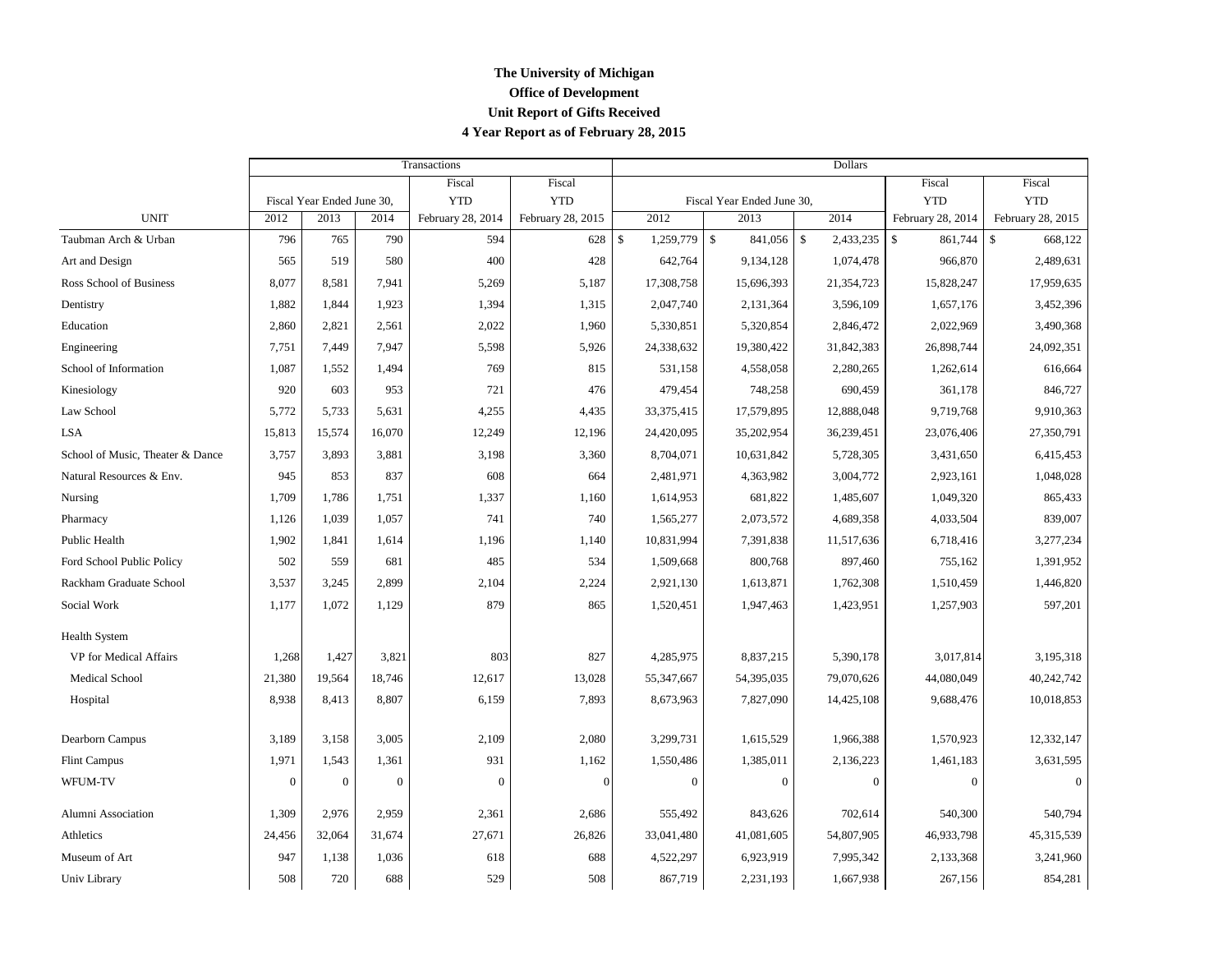## **The University of Michigan Office of Development Unit Report of Gifts Received 4 Year Report as of February 28, 2015**

|                                   |          |                            |          | Transactions      |                   | Dollars                           |                             |                              |                             |                              |  |  |
|-----------------------------------|----------|----------------------------|----------|-------------------|-------------------|-----------------------------------|-----------------------------|------------------------------|-----------------------------|------------------------------|--|--|
|                                   |          |                            |          | Fiscal            | Fiscal            |                                   |                             |                              | Fiscal                      | Fiscal                       |  |  |
|                                   |          | Fiscal Year Ended June 30, |          | <b>YTD</b>        | <b>YTD</b>        | Fiscal Year Ended June 30,        |                             |                              | <b>YTD</b>                  | <b>YTD</b>                   |  |  |
| <b>UNIT</b>                       | 2012     | 2013                       | 2014     | February 28, 2014 | February 28, 2015 | 2012                              | 2013                        | 2014                         | February 28, 2014           | February 28, 2015            |  |  |
| <b>Univ Musical Society</b>       | 2,484    | 2,333                      | 2,801    | 1.681             | 1,564             | 2,919,213                         | 4,271,446                   | 3,138,540                    | 2,423,794                   | 2,662,127                    |  |  |
| Office of the President           | 1,069    | 627                        | 1,226    | 918               | 1,254             | 1,507,520                         | 1,807,583                   | 2,242,931                    | 976,668                     | 1,701,279                    |  |  |
| WUOM/WVGR                         | 81,678   | 116,822                    | 144,875  | 92,438            | 90,375            | 5,175,195                         | 5,064,597                   | 5,593,583                    | 3,756,578                   | 3,854,904                    |  |  |
| VP Academic & Provost             | 353      | 366                        | 358      | 157               | 293               | 3,652,516                         | 5,522,437                   | 18,503,139                   | 14,155,082                  | 3,959,114                    |  |  |
| <b>CCEW</b>                       | 395      | 574                        | 473      | 377               | 436               | 241,779                           | 841,617                     | 1,214,529                    | 885,877                     | 475,965                      |  |  |
| Clements Library                  | 551      | 647                        | 681      | 449               | 560               | 674,639                           | 816,249                     | 5,226,161                    | 4,758,477                   | 3,601,129                    |  |  |
| Office of Financial Aid           | 2,082    | 2,051                      | 2,002    | 1,343             | 1,486             | 3,227,996                         | 7,853,862                   | 17,264,490                   | 10,338,062                  | 8,638,407                    |  |  |
| <b>Bentley Historical Library</b> | 216      | 215                        | 218      | 192               | 181               | 407,325                           | 417,392                     | 452,272                      | 400,261                     | 503,408                      |  |  |
| Botanical Gardens & Arboretum     | 2,227    | 2,251                      | 2,221    | 1,243             | 1,404             | 1,307,963                         | 330,565                     | 497,984                      | 399,747                     | 443,266                      |  |  |
| VP Development                    | 95       | 144                        | 162      | 106               | 162               | 2,834,270                         | 707,816                     | 6,630,020                    | 6,058,853                   | 3,187,191                    |  |  |
| <b>VP</b> Finance                 | 479      | 463                        | 658      | 404               | 507               | 65,176                            | 56, 141, 271                | 51,305,886                   | 50,590,713                  | 1,380,073                    |  |  |
| Pending/Unallocated               | $\theta$ | $\theta$                   | $\theta$ | $\theta$          | $\Omega$          | $\theta$                          | $\Omega$                    | $\theta$                     | $\mathbf{0}$                | $\Omega$                     |  |  |
| Unrestricted/Undesignated         | $\Omega$ | $\Omega$                   | $\Omega$ | $\mathbf{0}$      | $\Omega$          | $\Omega$                          | $\Omega$                    | $\Omega$                     | $\Omega$                    |                              |  |  |
| VP Research                       | 74       | 56                         | 73       | 51                | 84                | 2,441,019                         | 703,745                     | 3,546,987                    | 361,863                     | 1,238,886                    |  |  |
| Inst of Social Research           | 378      | 375                        | 339      | 251               | 231               | 9,022,567                         | 5,255,128                   | 4,811,984                    | 1,169,557                   | 2,658,101                    |  |  |
| <b>VP Student Affairs</b>         | 3,398    | 3,327                      | 3,745    | 2,778             | 3,458             | 1,681,808                         | 1,672,130                   | 1,419,190                    | 961,332                     | 1,423,132                    |  |  |
|                                   |          |                            |          |                   |                   |                                   |                             |                              |                             |                              |  |  |
| Other                             | 42       | 42                         | 46       | 44                | 55                | 4,004                             | 2,824                       | 3,210                        | 2,660                       | 6,525                        |  |  |
| <b>TOTAL</b>                      | 219,665  | 261,025                    | 291,714  | 200,049           | 201,801           | 288,191,961<br>$\mathbf{\hat{S}}$ | $\mathbb{S}$<br>356,647,427 | $\mathcal{S}$<br>435,768,251 | 311,267,882<br>$\mathbf{s}$ | $\mathcal{S}$<br>261,864,909 |  |  |
| TOTAL DONORS                      | 122,071  | 128,775                    | 127,516  | 102,019           | 104,627           | 5.5%                              | 23.8%                       | 22.2%                        | 46.0%                       | $-15.9%$                     |  |  |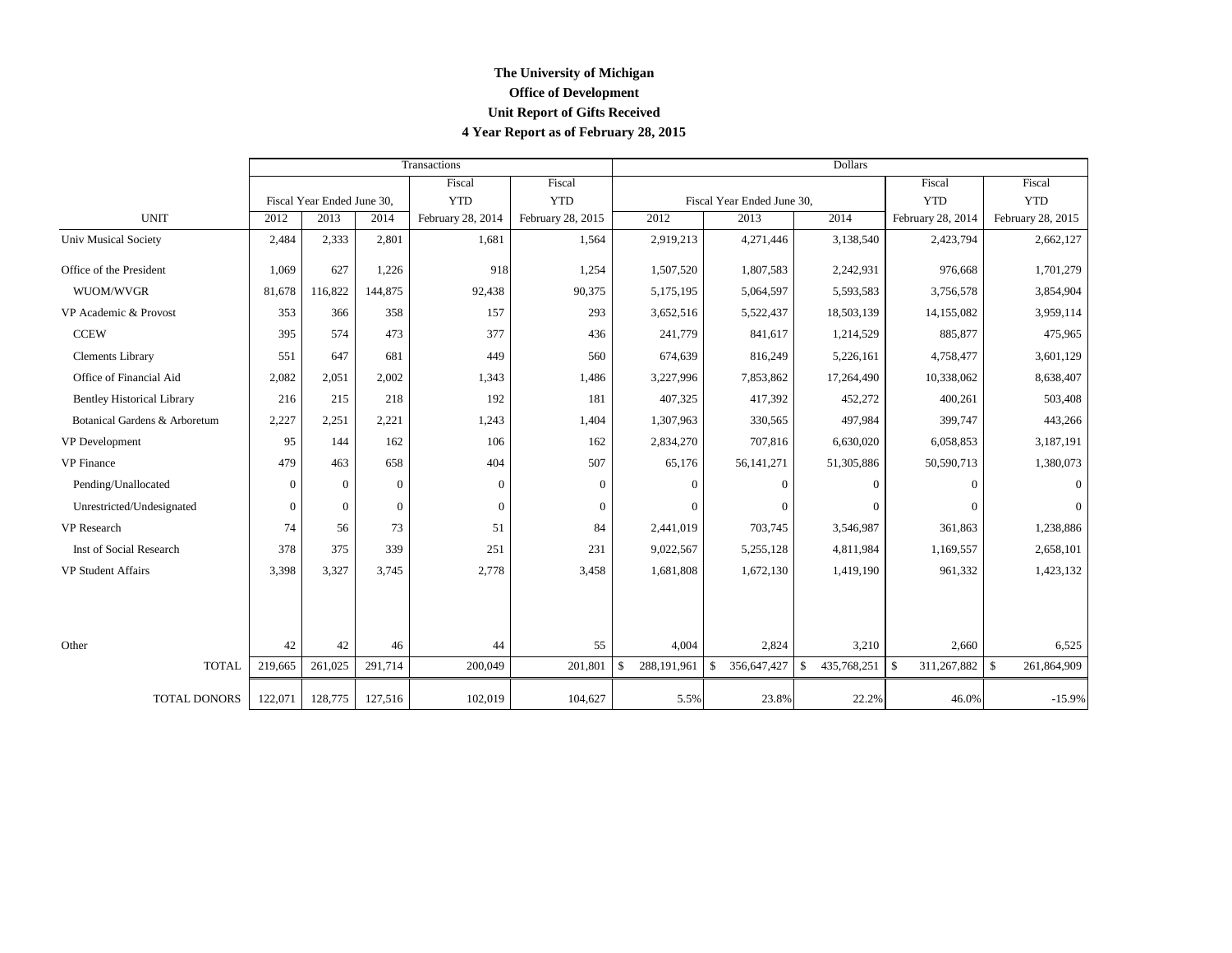### **The University of Michigan Office of Development SOURCE of Gifts as of February 28, 2015**

|                          |                   | Fiscal Year Ended June 30, |                   | <b>FYTD</b>       | <b>FYTD</b>                  |  |  |
|--------------------------|-------------------|----------------------------|-------------------|-------------------|------------------------------|--|--|
| <b>SOURCE</b>            | 2012              | 2013                       | 2014              | February 28, 2014 | February 28, 2015            |  |  |
| Individuals              |                   |                            |                   |                   |                              |  |  |
| Living Individuals       | 196,790,970<br>\$ | 250,960,756<br>\$.         | 289,828,512<br>\$ | \$<br>228,176,130 | \$<br>199,400,529            |  |  |
| <b>Realized Bequests</b> | 16,272,907        | 29,723,020                 | 40,313,880        | 24,975,384        | 21,798,351                   |  |  |
| <b>Total Individuals</b> | 213,063,877       | 280,683,776                | 330, 142, 392     | 253, 151, 514     | 221,198,880                  |  |  |
| Corporations             | 16,766,237        | 16,984,817                 | 21,615,519        | 13,012,942        | 14,261,589                   |  |  |
| Foundations              | 46,575,439        | 45,856,482                 | 60,539,911        | 35,830,176        | 22,019,996                   |  |  |
| Associations             | 11,786,408        | 13,122,352                 | 23,470,429        | 9,273,250         | 4,384,444                    |  |  |
| <b>TOTAL DOLLARS</b>     | 288, 191, 961     | 356,647,427                | 435,768,251       | \$<br>311,267,882 | 261,864,909<br><sup>\$</sup> |  |  |
| Individuals              |                   |                            |                   |                   |                              |  |  |
| Living Individuals       | 212,551           | 253,707                    | 284,481           | 195,963           | 198,161                      |  |  |
| Realized Bequests        | 551               | 469                        | 346               | 225               | 332                          |  |  |
| <b>Total Individuals</b> | 213,102           | 254,176                    | 284,827           | 196,188           | 198,493                      |  |  |
| Corporations             | 4,503             | 4,773                      | 4,724             | 2,635             | 2,483                        |  |  |
| Foundations              | 590               | 629                        | 599               | 356               | 284                          |  |  |
| Associations/Others      | 1,470             | 1,447                      | 1,564             | 870               | 541                          |  |  |
| TOTAL TRANSACTIONS       | 219,665           | 261,025                    | 291,714           | 200,049           | 201,801                      |  |  |

We undertook an analysis of 'Associations/Others' reporting and, in keeping with both CASE standards and peer practices, have expanded the list of those Associations/Others whose grants to the Regents of the University of Michigan are being tracked and counted as private support for education. This results in an increase in Association/Other giving that is reflected in this report, and explains the increase in year over year results.

Please note that we reclassified a professional foundation donor which resulted in a reduction in the YTD foundation numbers from January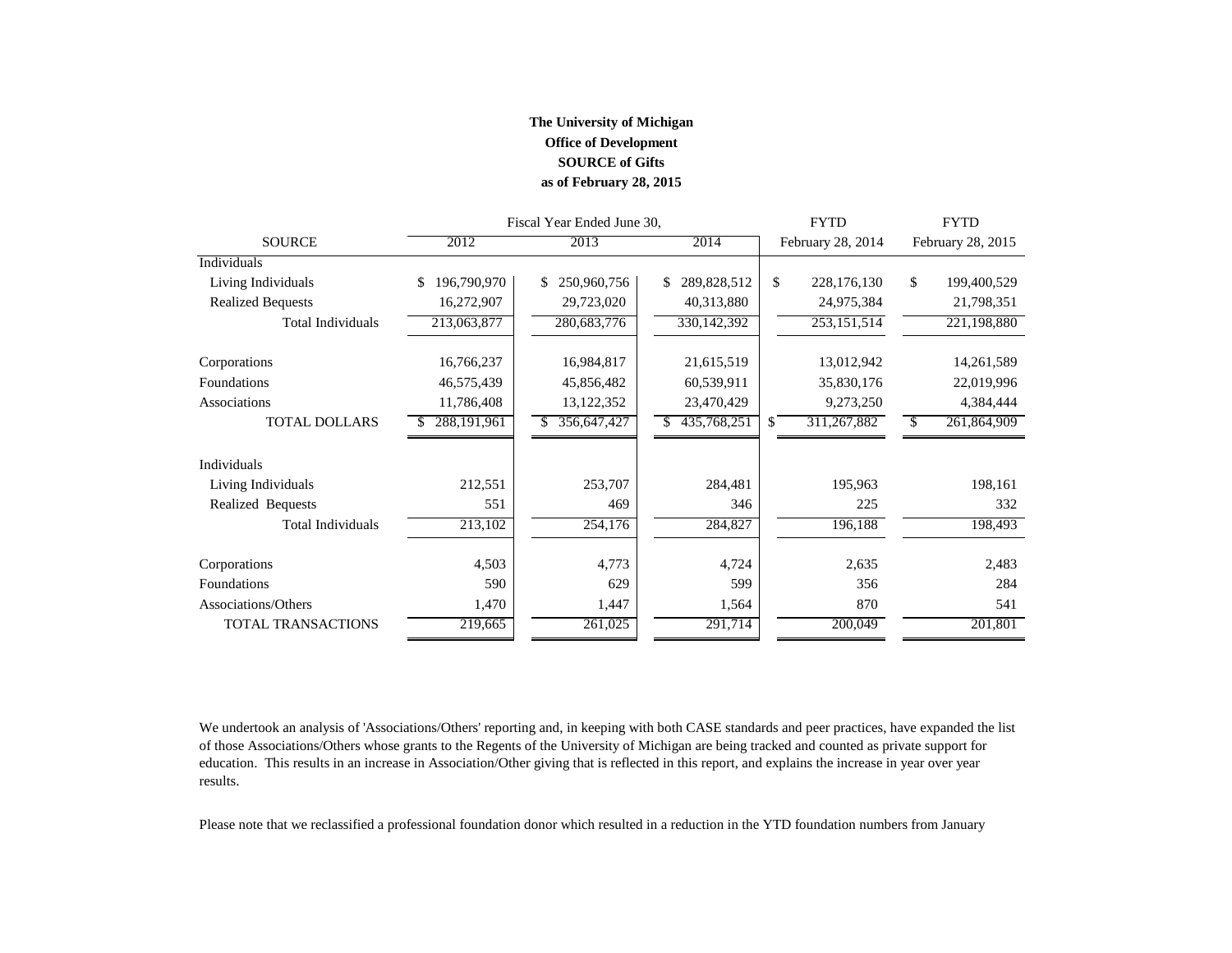### **The University of Michigan Office of Development Distribution Report of Gifts Received as of February 28, 2015**

|                                                     | Fiscal Year Ended June 30, | <b>FYTD</b>       |                                         |                   |
|-----------------------------------------------------|----------------------------|-------------------|-----------------------------------------|-------------------|
| <b>DISTRIBUTION</b>                                 | 2012                       | 2013              | 2014                                    | February 28, 2015 |
| <b>Endowment Restricted - Academic Divisions</b>    | 6,292,372<br>\$            | 1,339,560<br>\$   | \$<br>6,669,938                         | \$<br>7,704,579   |
| <b>Endowment Restricted - Athletics</b>             |                            | 105,377           | 103,473                                 | 159,360           |
| Endowment Restricted - Faculty and Staff            | 10,770,976                 | 13,020,670        | 16,212,806                              | 17,937,223        |
| Endowment Restricted - Library                      | 89,687                     | 1,443,730         | 4,434,973                               | 425,153           |
| Endowment Restricted - Op and Maint of Plant        |                            | 239.404           | 126,851                                 | 772,692           |
| Endowment Restricted - Other                        | 1,515,188                  | 7,266,927         | 10,293,760                              | 7,183,099         |
| Endowment Restricted - Public Service and Extension | 2,246,767                  | 2,674,295         | 3,404,096                               | 941,909           |
| <b>Endowment Restricted - Research</b>              | 11,151,733                 | 9,945,315         | 16,353,540                              | 11,880,983        |
| Endowment Restricted - Student Financial Aid        | 28,295,388                 | 46,381,326        | 65,485,402                              | 54,265,692        |
| <b>Endowment Unrestricted</b>                       | 189,137                    | 22,573            | 155,192                                 | 37,153            |
| Loan Funds                                          | 18,100                     | 319,173           | 49,825                                  | 16,181            |
| Property, Building, Equipment                       | 55,812,642                 | 98,972,388        | 103,381,094                             | 33,016,586        |
| <b>Total Capital Purpose Funds</b>                  | 116,381,990<br>£.          | \$181,730,738     | 226,670,950<br>$\overline{\mathcal{S}}$ | \$<br>134,340,610 |
|                                                     |                            |                   |                                         |                   |
| <b>Academic Divisions</b>                           | 19,096,445                 | 20,000,330        | 19,112,274                              | 14,480,176        |
| Athletics                                           | 35,000                     | 26,329,449        | 24,563,202                              | 20,646,111        |
| Faculty and Staff                                   | 26,695,309                 | 15,311,942        | 15,138,774                              | 10,832,918        |
| Library                                             | 299,975                    | 989.025           | 781,843                                 | 3,858,974         |
| Op and Maint of Plant                               | 4,724,724                  | 718,453           | 5,237,270                               | 2,952,647         |
| <b>Other Restricted</b>                             | 3,417,945                  | 8,909,375         | 8,156,736                               | 9,838,652         |
| Public Service and Extension                        | 39,288,936                 | 22,006,325        | 27,206,349                              | 18,307,970        |
| Research                                            | 61,488,052                 | 64,153,362        | 81,142,421                              | 28,621,996        |
| <b>Student Financial Aid</b>                        | 16,540,245                 | 14,405,999        | 23,418,301                              | 15,366,004        |
| Unrestricted                                        | 223,340                    | 2,092,429         | 4,340,131                               | 2,618,851         |
| <b>Total Current Operations Funds</b>               | 171,809,971                | \$174,916,689     | 209,097,301<br>\$                       | \$<br>127,524,299 |
| <b>TOTAL DISTRIBUTION</b>                           | 288,191,961                | 356,647,427<br>\$ | 435,768,251<br>\$                       | \$<br>261,864,909 |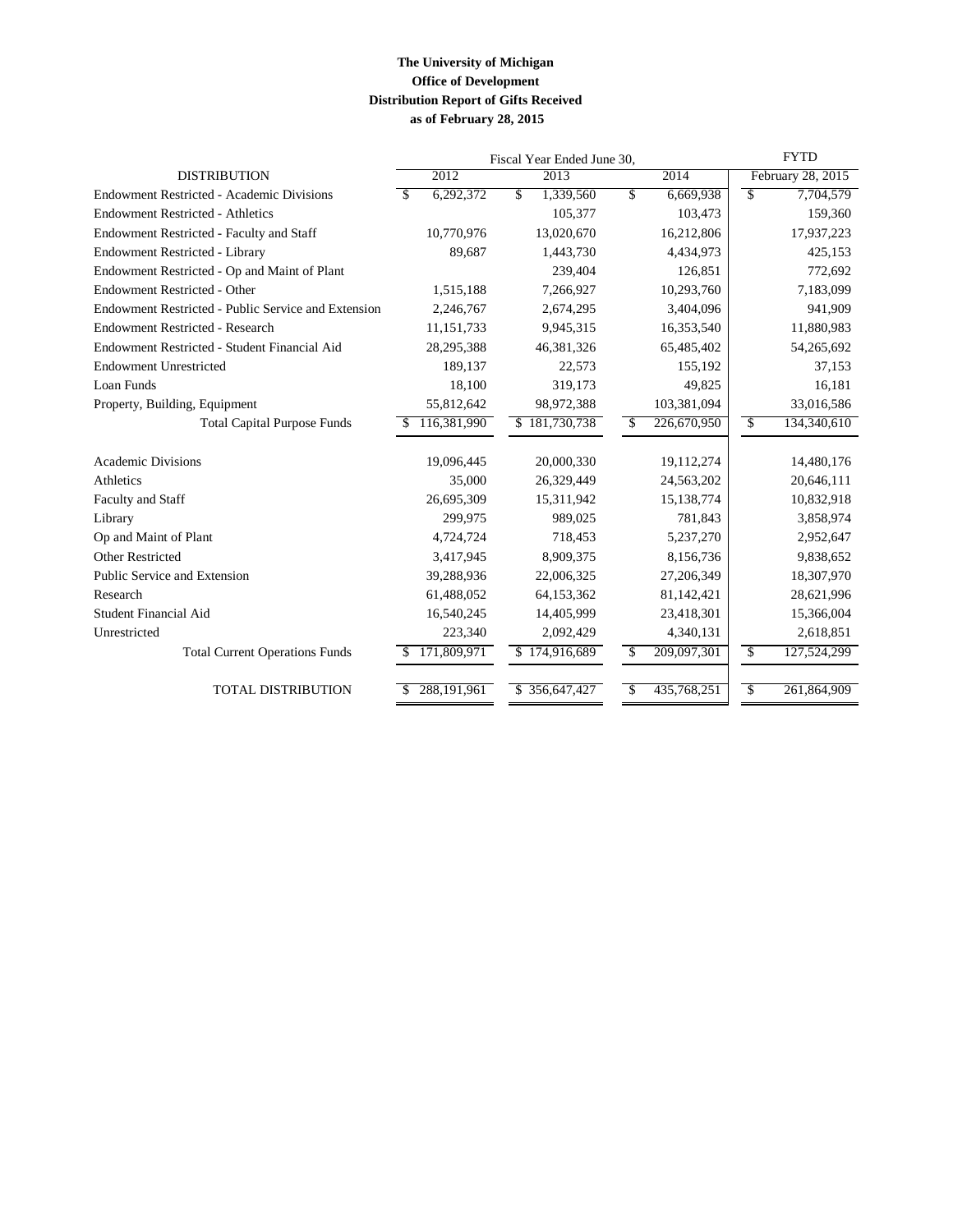#### **The University of Michigan Office of Development Gifts by INDIVIDUALS by Unit as of February 28, 2015**

|                                  |            |       | Gifts by UNIT ALUMNI |                    |       |        | Gifts by U-M ALUMNI |        | Gifts by NON-ALUMNI |             |        | <b>TOTAL GIFTS</b> |                    |       |
|----------------------------------|------------|-------|----------------------|--------------------|-------|--------|---------------------|--------|---------------------|-------------|--------|--------------------|--------------------|-------|
|                                  | Reachable  |       |                      |                    |       |        |                     |        |                     |             |        |                    |                    |       |
| <b>UNIT</b>                      | Liv Alumni | %     | Donors               | <b>Gift Amount</b> | Avg   | Donors | <b>Gift Amount</b>  | Avg    | Donors              | Gift Amount | Avg    | Donors             | <b>Gift Amount</b> | Avg   |
| Taubman Arch & Urban             | 8,288      | 4.1%  | 342                  | 198,362            | 580   | 38     | 34,831              | 917    | 90                  | 27,472      | 305    | 470                | 260,665            | 555   |
| Stamps Art and Design            | 6,993      | 3.0%  | 211                  | 109,702            | 520   | 40     | 1,611,668           | 40,292 | 64                  | 689,743     | 10,777 | 315                | 2,411,113          | 7,654 |
| Ross School of Business          | 43,963     | 6.8%  | 2,971                | 9,970,354          | 3,356 | 142    | 309,485             | 2,179  | 559                 | 554,714     | 992    | 3,672              | 10,834,553         | 2,951 |
| Dentistry                        | 9,113      | 7.2%  | 652                  | 1,177,429          | 1,806 | 71     | 1,442,293           | 20,314 | 139                 | 80,368      | 578    | 862                | 2,700,090          | 3,132 |
| Education                        | 44,230     | 3.0%  | 1,344                | 245,906            | 183   | 158    | 59,317              | 375    | 124                 | 347,725     | 2,804  | 1,626              | 652,948            | 402   |
| Engineering                      | 71,505     | 4.2%  | 3,012                | 8,061,930          | 2,677 | 317    | 1,542,731           | 4,867  | 681                 | 2,197,276   | 3,227  | 4,010              | 11,801,937         | 2,943 |
| School of Information            | 7,905      | 6.3%  | 495                  | 153,745            | 311   | 48     | 36,053              | 751    | 97                  | 46,251      | 477    | 640                | 236,049            | 369   |
| Kinesiology                      | 6,415      | 3.1%  | 200                  | 35,857             | 179   | 40     | 25,728              | 643    | 112                 | 128,886     | 1,151  | 352                | 190,471            | 541   |
| Law School                       | 21,500     | 13.7% | 2,951                | 5,167,471          | 1,751 | 121    | 486,161             | 4,018  | 311                 | 315,850     | 1,016  | 3,383              | 5,969,482          | 1,765 |
| <b>LSA</b>                       | 195,810    | 3.1%  | 6,147                | 10,434,832         | 1,698 | 572    | 1,850,057           | 3,234  | 1,814               | 2,401,972   | 1,324  | 8,533              | 14,686,861         | 1,721 |
| School of Music, Theater & Dance | 11,929     | 4.8%  | 577                  | 426,405            | 739   | 1,049  | 690,368             | 658    | 788                 | 480,178     | 609    | 2,414              | 1,596,951          | 662   |
| Natural Resources & Env.         | 7,698      | 5.3%  | 409                  | 145,484            | 356   | 36     | 45,126              | 1,254  | 57                  | 27,169      | 477    | 502                | 217,779            | 434   |
| Nursing                          | 12,150     | 5.8%  | 700                  | 227,385            | 325   | 105    | 143,183             | 1,364  | 121                 | 70,646      | 584    | 926                | 441,214            | 476   |
| Pharmacy                         | 3,776      | 10.6% | 401                  | 284,541            | 710   | 33     | 22,412              | 679    | 44                  | 69,470      | 1,579  | 478                | 376,423            | 787   |
| Public Health                    | 13,806     | 5.0%  | 687                  | 370,457            | 539   | 64     | 159,710             | 2,495  | 94                  | 162,388     | 1,728  | 845                | 692,555            | 820   |
| Ford School Public Policy        | 2,919      | 7.8%  | 228                  | 103,902            | 456   | 48     | 168,410             | 3,509  | 100                 | 201,309     | 2,013  | 376                | 473,621            | 1,260 |
| Rackham Graduate School          | 103,257    | 1.5%  | 1,575                | 490,880            | 312   | 121    | 24,893              | 206    | 178                 | 72,205      | 406    | 1,874              | 587,978            | 314   |
| Social Work                      | 13,964     | 4.0%  | 555                  | 109,160            | 197   | 43     | 8,112               | 189    | 62                  | 45,184      | 729    | 660                | 162,456            | 246   |
| <b>Health System</b>             |            |       |                      |                    |       |        |                     |        |                     |             |        |                    |                    |       |
| VP for Medical Affairs           |            |       |                      |                    |       | 144    | 680,262             | 4,724  | 376                 | 239,691     | 637    | 520                | 919,953            | 1,769 |
| <b>Medical School</b>            | 20,603     | 5.4%  | 1,108                | 3,313,120          | 2,990 | 1,560  | 3,085,281           | 1,978  | 6,871               | 7,006,764   | 1,020  | 9,539              | 13,405,165         | 1,405 |
| Hospital                         |            |       |                      |                    |       | 1,301  | 3,301,838           | 2,538  | 4,805               | 847,100     | 176    | 6,106              | 4,148,938          | 679   |
| Dearborn Campus                  | 46,478     | 1.5%  | 702                  | 565,223            | 805   | 144    | 341,359             | 2,371  | 446                 | 687,484     | 1,541  | 1,292              | 1,594,066          | 1,234 |
| <b>Flint Campus</b>              | 35,361     | 1.0%  | 336                  | 88,652             | 264   | 151    | 173,510             | 1,149  | 308                 | 1,110,731   | 3,606  | 795                | 1,372,893          | 1,727 |
|                                  |            |       |                      |                    |       |        |                     |        |                     |             |        |                    |                    |       |
| Alumni Association               |            |       |                      |                    |       | 1,153  | 271,484             | 235    | 1,091               | 141,427     | 130    | 2,244              | 412,911            | 184   |
| Athletics                        |            |       |                      |                    |       | 12,017 | 21,714,757          | 1,807  | 9,259               | 7,920,178   | 855    | 21,276             | 29,634,935         | 1,393 |
| Museum of Art                    |            |       |                      |                    |       | 261    | 2,112,181           | 8,093  | 244                 | 223,857     | 917    | 505                | 2,336,038          | 4,626 |
| Univ Library                     |            |       |                      |                    |       | 285    | 626,139             | 2,197  | 104                 | 100,896     | 970    | 389                | 727,035            | 1,869 |
| <b>Univ Musical Society</b>      |            |       |                      |                    |       | 485    | 493,458             | 1,017  | 508                 | 341,113     | 671    | 993                | 834,571            | 840   |
| Office of the President          |            |       |                      |                    |       | 746    | 235,350             | 315    | 270                 | 219,992     | 815    | 1,016              | 455,342            | 448   |
| WUOM/WVGR                        |            |       |                      |                    |       | 5,022  | 712,178             | 142    | 20,694              | 1,978,831   | 96     | 25,716             | 2,691,009          | 105   |
| VP Academic & Provost            |            |       |                      |                    |       | 67     | 85,933              | 1,283  | 128                 | 359,397     | 2,808  | 195                | 445,330            | 2,284 |
| <b>CCEW</b>                      |            |       |                      |                    |       | 185    | 160,142             | 866    | 123                 | 100,313     | 816    | 308                | 260,455            | 846   |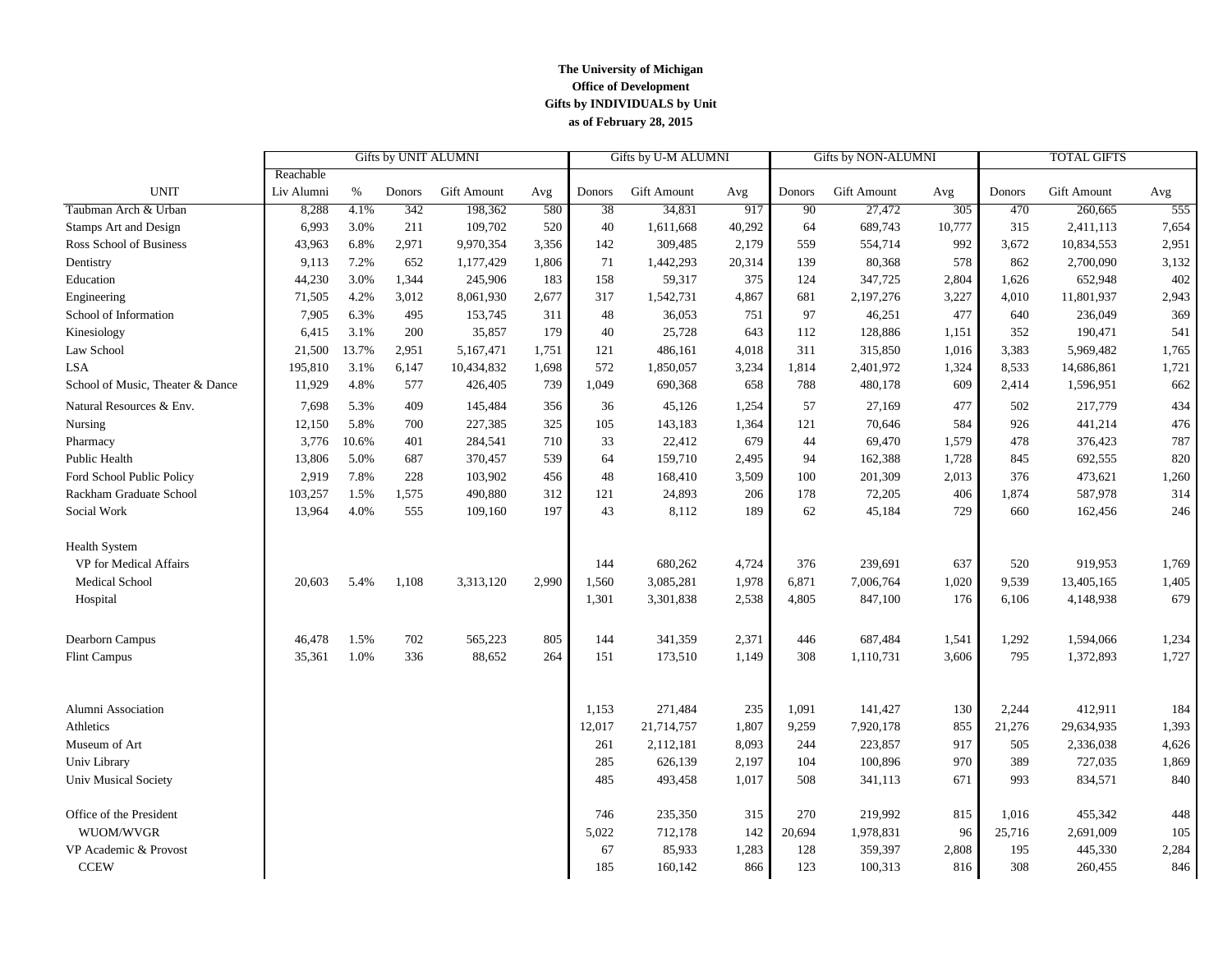#### **The University of Michigan Office of Development Gifts by INDIVIDUALS by Unit as of February 28, 2015**

|                                   |            | Gifts by UNIT ALUMNI |        |              |         |        | Gifts by U-M ALUMNI |        |        | Gifts by NON-ALUMNI |       | <b>TOTAL GIFTS</b> |                     |                |
|-----------------------------------|------------|----------------------|--------|--------------|---------|--------|---------------------|--------|--------|---------------------|-------|--------------------|---------------------|----------------|
|                                   | Reachable  |                      |        |              |         |        |                     |        |        |                     |       |                    |                     |                |
| <b>UNIT</b>                       | Liv Alumni | %                    | Donors | Gift Amount  | Avg     | Donors | Gift Amount         | Avg    | Donors | <b>Gift Amount</b>  | Avg   | Donors             | Gift Amount         | Avg            |
| <b>Clements Library</b>           |            |                      |        |              |         | 203    | 170,125             | 838    | 197    | 69,264              | 352   | 400                | 239,389             | 598            |
| Office of Financial Aid           |            |                      |        |              |         | 872    | 4,519,177           | 5,183  | 205    | 1,328,187           | 6,479 | 1,077              | 5,847,364           | 5,429          |
| <b>Bentley Historical Library</b> |            |                      |        |              |         | 85     | 42,787              | 503    | 49     | 6,421               | 131   | 134                | 49,208              | 367            |
| Botanical Gardens & Arboretum     |            |                      |        |              |         | 471    | 153,029             | 325    | 757    | 91,898              | 121   | 1,228              | 244,927             | 199            |
| VP Development                    |            |                      |        |              |         | 74     | 1,154,428           | 15,600 | 36     | 114,630             | 3,184 | 110                | 1,269,058           | 11,537         |
| <b>VP</b> Finance                 |            |                      |        |              |         | 38     | 592,330             | 15,588 | 77     | 66,705              | 866   | 115                | 659,035             | 5,731          |
| Pending/Unallocated               |            |                      |        |              |         |        |                     |        |        |                     |       | $\theta$           | $\Omega$            | $\theta$       |
| Unrestricted/Undesignated         |            |                      |        |              |         |        |                     |        |        |                     |       | $\theta$           | $\Omega$            | $\overline{0}$ |
| VP Research                       |            |                      |        |              |         | 26     | 252,900             | 9,727  | 39     | 3,261               | 84    | 65                 | 256,161             | 3,941          |
| Inst of Social Research           |            |                      |        |              |         | 73     | 61,057              | 836    | 54     | 165,115             | 3,058 | 127                | 226,172             | 1,781          |
| VP Student Affairs                |            |                      |        |              |         | 1,298  | 502,209             | 387    | 1,346  | 430,655             | 320   | 2,644              | 932,864             | 353            |
|                                   |            |                      |        |              |         |        |                     |        |        |                     |       |                    |                     |                |
|                                   |            |                      |        |              |         |        |                     |        |        |                     |       |                    |                     |                |
|                                   |            |                      |        |              |         |        |                     |        |        |                     |       |                    |                     |                |
| Other                             |            |                      |        |              |         | 15     | 2,110               | 141    | 33     | 2,915               | 88    | 48                 | 5,025               | 105            |
| <b>TOTAL</b>                      |            |                      | 25,603 | \$41,680,797 | \$1,628 | 29,722 | 50,104,562 \$<br>-S | 1,686  | 53,455 | $$31,475,631$ \;    | 589   | 108,780            | $$123,260,990$ \ \$ | 1,133          |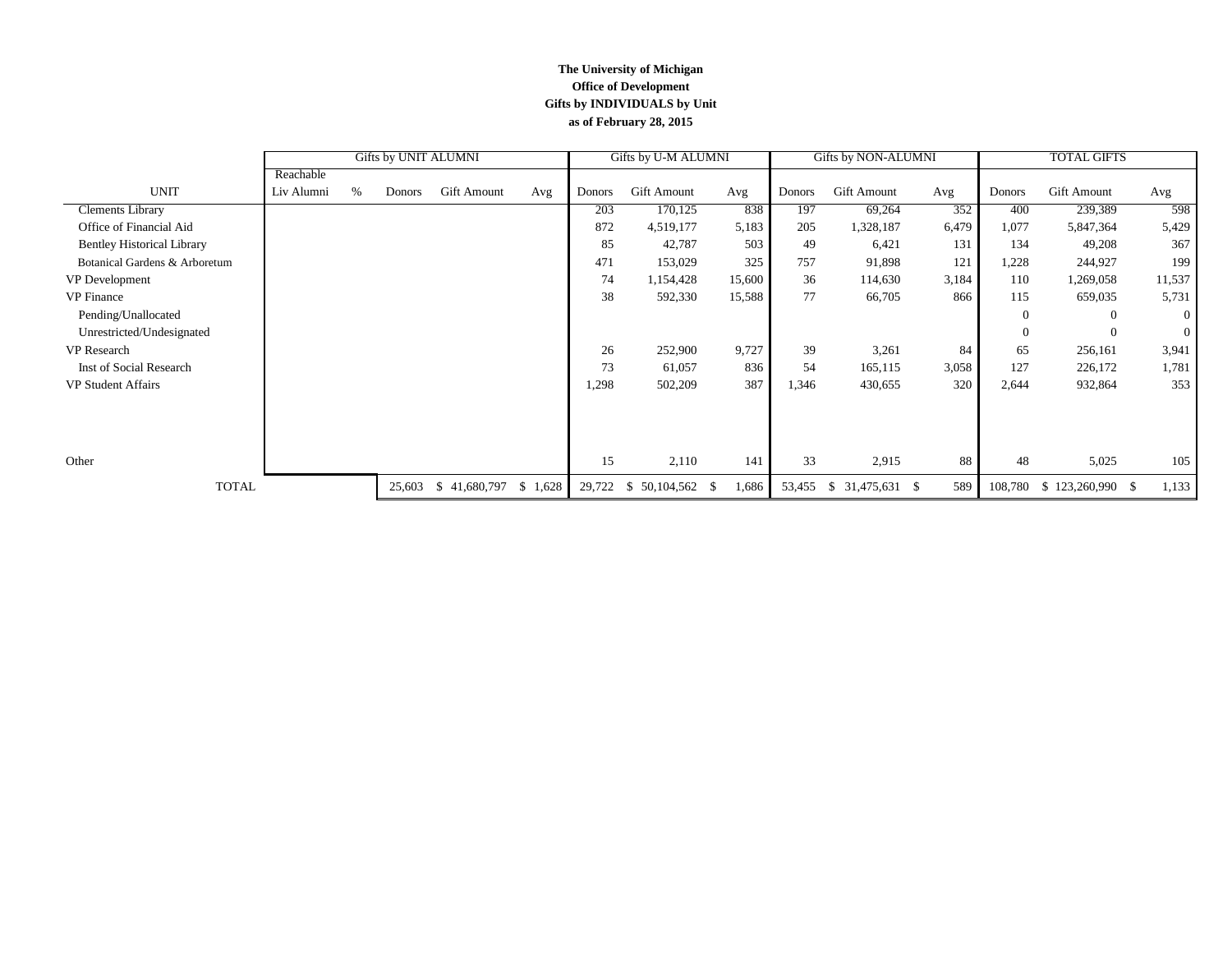### **The University of Michigan Office of Development as of February 28, 2015 Gifts by SOURCE by Unit**

|                                  |        |                | Transactions                |                |                 |              | <b>Dollars</b> |           |           |           |           |              |  |
|----------------------------------|--------|----------------|-----------------------------|----------------|-----------------|--------------|----------------|-----------|-----------|-----------|-----------|--------------|--|
| <b>UNIT</b>                      | Indiv  | Beq            | Corp                        | Fdn            | Other           | <b>TOTAL</b> | Indiv          | Beq       | Corp      | Fdn       | Other     | <b>TOTAL</b> |  |
| Taubman Arch & Urban             | 606    | 5              | 12                          | 5              |                 | 628          | 442,929        | 31,893    | 24,800    | 168,500   |           | 668,122      |  |
| Stamps Art and Design            | 424    |                | $\ensuremath{\mathfrak{Z}}$ |                | $\mathbf{1}$    | 428          | 2,478,533      |           | 1,098     |           | 10,000    | 2,489,631    |  |
| Ross School of Business          | 4,741  | 8              | 424                         | 9              | 5               | 5,187        | 16,950,102     | 56,131    | 757,642   | 107,313   | 88,446    | 17,959,635   |  |
| Dentistry                        | 1,250  | $\tau$         | 41                          | $\mathbf{1}$   | 16              | 1,315        | 3,198,945      | 67,838    | 95,293    | 400       | 89,920    | 3,452,396    |  |
| Education                        | 1,931  | 8              | 12                          | 8              | $\mathbf{1}$    | 1,960        | 1,818,312      | 53,138    | 50,093    | 1,328,826 | 240,000   | 3,490,368    |  |
| Engineering                      | 5,457  | 16             | 425                         | 10             | 18              | 5,926        | 18,469,800     | 1,153,536 | 4,188,414 | 39,766    | 240,835   | 24,092,351   |  |
| School of Information            | 802    | 2              | 9                           | $\overline{c}$ |                 | 815          | 348,174        | 4,990     | 114,500   | 149,000   |           | 616,664      |  |
| Kinesiology                      | 468    |                | 5                           | 1              | 2               | 476          | 828,472        |           | 2,655     | 15,000    | 600       | 846,727      |  |
| Law School                       | 4,231  | 78             | 103                         | 14             | 9               | 4,435        | 8,717,495      | 713,440   | 134,562   | 224,182   | 120,684   | 9,910,363    |  |
| <b>LSA</b>                       | 11,900 | 29             | 214                         | 28             | 25              | 12,196       | 23,910,638     | 1,594,757 | 341,954   | 1,212,911 | 290,531   | 27,350,791   |  |
| School of Music, Theater & Dance | 3,283  | 12             | 48                          | $\overline{4}$ | 13              | 3,360        | 5,065,283      | 1,091,679 | 18,088    | 230,705   | 9,699     | 6,415,453    |  |
| Natural Resources & Env.         | 651    | $\mathbf{1}$   | $\overline{7}$              | 5              |                 | 664          | 985,528        | 700       | 800       | 61,000    |           | 1,048,028    |  |
| Nursing                          | 1,145  | 3              | 10                          | $\overline{2}$ |                 | 1,160        | 832,765        | 29,254    | 2,063     | 1,350     |           | 865,433      |  |
| Pharmacy                         | 686    | $\mathbf{1}$   | 46                          | $\overline{4}$ | 3               | 740          | 539,556        | 253,000   | 25,201    | 3,000     | 18,250    | 839,007      |  |
| <b>Public Health</b>             | 1.081  | 3              | 42                          | 6              | 8               | 1,140        | 894,355        | 46,029    | 371,062   | 1,858,750 | 107,038   | 3,277,234    |  |
| Ford School Public Policy        | 519    |                | 14                          | 1              |                 | 534          | 1,315,650      |           | 26,448    | 49,854    |           | 1,391,952    |  |
| Rackham Graduate School          | 2,171  | 6              | 42                          | 3              | 2               | 2,224        | 796,411        | 126,826   | 12,059    | 511,000   | 525       | 1,446,820    |  |
| Social Work                      | 850    |                | $\overline{4}$              | $\overline{4}$ | $7\phantom{.0}$ | 865          | 191,712        |           | 700       | 375,700   | 29,089    | 597,201      |  |
| Health System                    |        |                |                             |                |                 |              |                |           |           |           |           |              |  |
| VP for Medical Affairs           | 799    | -1             | 19                          | $\bf 8$        |                 | 827          | 2,103,872      | 16,301    | 1,073,675 | 1,470     |           | 3,195,318    |  |
| Medical School                   | 12,590 | 69             | 178                         | 64             | 127             | 13,028       | 25,850,084     | 4,026,402 | 740,772   | 8,082,895 | 1,542,590 | 40,242,742   |  |
| Hospital                         | 7,725  | $\overline{7}$ | 96                          | 13             | 52              | 7,893        | 7,646,532      | 267,044   | 1,899,540 | 60,250    | 145,487   | 10,018,853   |  |
| Dearborn Campus                  | 2,006  | $\tau$         | 46                          | 8              | 13              | 2,080        | 1,936,753      | 9,935,000 | 183,944   | 268,000   | 8,450     | 12,332,147   |  |
| Flint Campus                     | 1,128  | 3              | 9                           | 10             | 12              | 1,162        | 3,489,010      | 11,224    | 3,781     | 121,105   | 6,475     | 3,631,595    |  |
|                                  |        |                |                             |                |                 |              |                |           |           |           |           |              |  |
| Alumni Association               | 2,649  | 3              | 31                          | 1              | 2               | 2,686        | 526,978        | 1,832     | 7,859     | 4,000     | 125       | 540,794      |  |
| Athletics                        | 26,530 | 9              | 244                         | 9              | 34              | 26,826       | 41,965,427     | 628,881   | 2,368,374 | 85,840    | 267,017   | 45,315,539   |  |
| Museum of Art                    | 672    | $\mathbf{1}$   | 6                           | 5              | $\overline{4}$  | 688          | 2,933,562      | 500       | 11,025    | 291,793   | 5,080     | 3,241,960    |  |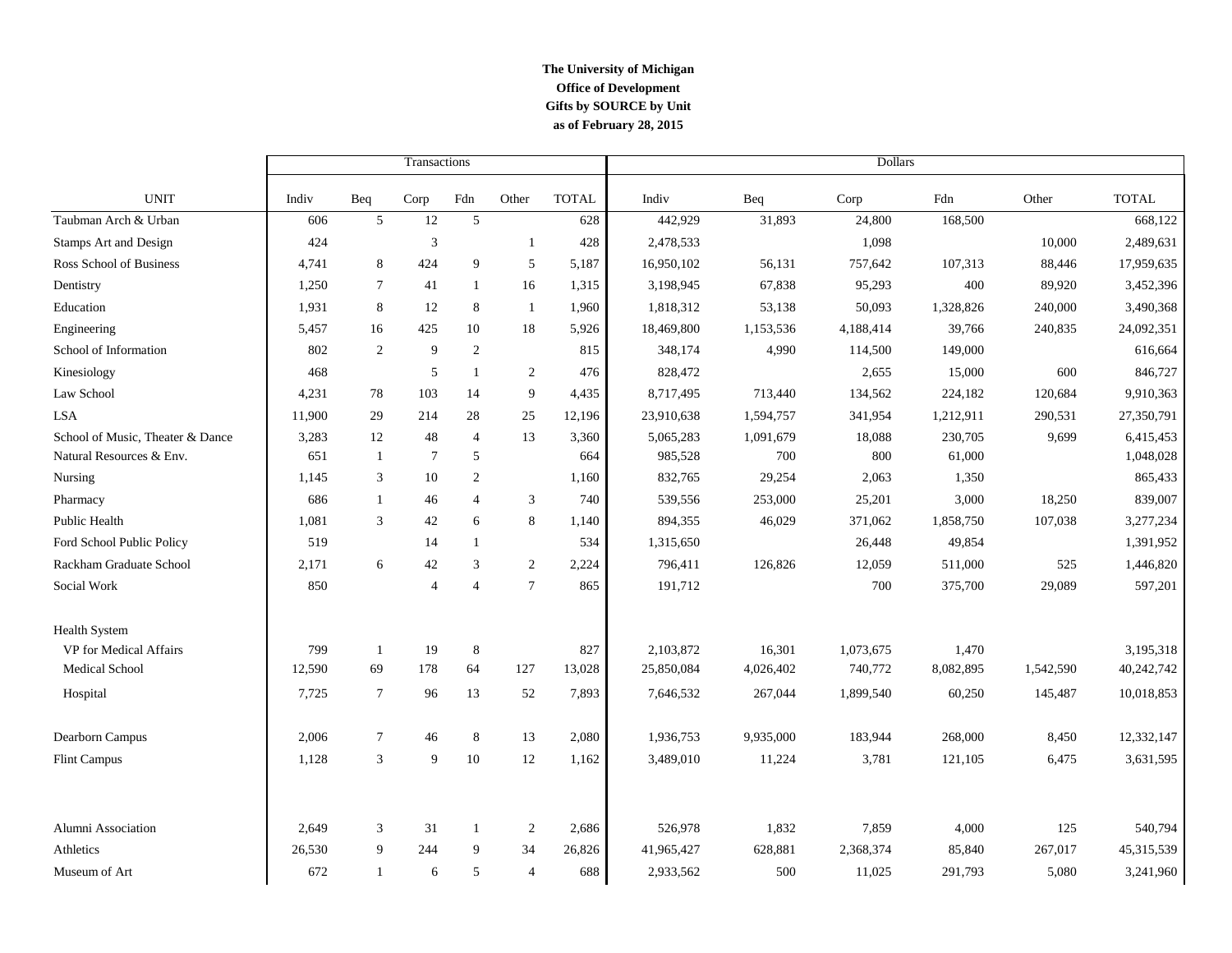### **The University of Michigan Office of Development as of February 28, 2015 Gifts by SOURCE by Unit**

|                                   |         |                 | Transactions   |                |                |              | <b>Dollars</b>               |                  |                     |               |           |                     |
|-----------------------------------|---------|-----------------|----------------|----------------|----------------|--------------|------------------------------|------------------|---------------------|---------------|-----------|---------------------|
| <b>UNIT</b>                       | Indiv   | Beq             | Corp           | Fdn            | Other          | <b>TOTAL</b> | Indiv                        | Beq              | Corp                | Fdn           | Other     | <b>TOTAL</b>        |
| Univ Library                      | 491     | 6               | $\tau$         | $\mathbf{2}$   | 2              | 508          | 796,302                      | 48,056           | 5,698               | 2,500         | 1,725     | 854,281             |
| <b>Univ Musical Society</b>       | 1,528   | $\mathbf{1}$    | 29             | $\sqrt{2}$     | $\overline{4}$ | 1,564        | 2,367,874                    | 10,000           | 263,156             | 11,000        | 10,097    | 2,662,127           |
| Office of the President           | 1,187   | 15              | 45             | $\overline{2}$ | 5              | 1,254        | 531,334                      | 1,153,894        | 9,751               | 3,700         | 2,600     | 1,701,279           |
| WUOM/WVGR                         | 90,076  | $7\phantom{.0}$ | 176            | 22             | 94             | 90,375       | 3,215,991                    | 410              | 120,999             | 364,421       | 153,082   | 3,854,904           |
| VP Academic & Provost             | 282     |                 | 7              | $\mathbf{1}$   | 3              | 293          | 2,466,330                    |                  | 1,007,250           | 150,000       | 335,534   | 3,959,114           |
| <b>CCEW</b>                       | 429     |                 |                | $\overline{4}$ | $\overline{2}$ | 436          | 357,965                      |                  | 5,000               | 103,000       | 10,000    | 475,965             |
| <b>Clements Library</b>           | 545     |                 | $\overline{4}$ | 8              | 3              | 560          | 512,089                      |                  | 740                 | 3,088,000     | 300       | 3,601,129           |
| Office of Financial Aid           | 1,395   | 14              | 30             | $\mathbf{1}$   | 46             | 1,486        | 7,975,992                    | 359,567          | 23,437              | 33,876        | 245,535   | 8,638,407           |
| <b>Bentley Historical Library</b> | 178     |                 |                |                | 2              | 181          | 453,058                      |                  |                     | 50,000        | 350       | 503,408             |
| Botanical Gardens & Arboretum     | 1,380   |                 | 8              | 3              | 13             | 1,404        | 412,170                      |                  | 716                 | 16,600        | 13,780    | 443,266             |
| VP Development                    | 157     | 2               | 3              |                |                | 162          | 3,096,191                    | 55,000           | 36,000              |               |           | 3,187,191           |
| <b>VP</b> Finance                 | 497     | $\overline{1}$  | 3              |                | 5              | 507          | 1,069,035                    | 7,288            | 56,000              | 250           | 247,500   | 1,380,073           |
| Pending/Unallocated               |         |                 |                |                |                |              |                              |                  |                     |               |           |                     |
| Unrestricted/Undesignated         |         |                 |                |                |                |              |                              |                  |                     |               |           |                     |
| <b>VP</b> Research                | 76      |                 | 5              |                | 2              | 84           | 266,886                      |                  | 122,000             | 725,000       | 125,000   | 1,238,886           |
| Inst of Social Research           | 218     |                 | 3              | 9              | -1             | 231          | 442,272                      |                  | 10,291              | 2,200,538     | 5,000     | 2,658,101           |
| VP Student Affairs                | 3,373   | 6               | 72             | 2              | 5              | 3,458        | 1,193,738                    | 53,643           | 144,151             | 18,500        | 13,100    | 1,423,132           |
|                                   |         |                 |                |                |                |              |                              |                  |                     |               |           |                     |
| Other                             | 54      | $\overline{1}$  |                |                |                | 55           | 6,425                        | 100              |                     |               |           | 6,525               |
| <b>TOTAL</b>                      | 198,161 | 332             | 2,483          | 284            | 541            | 201,801      | <sup>\$</sup><br>199,400,529 | 21,798,351<br>-S | 14,261,589 \$<br>\$ | 22,019,996 \$ | 4,384,444 | 261,864,909<br>- \$ |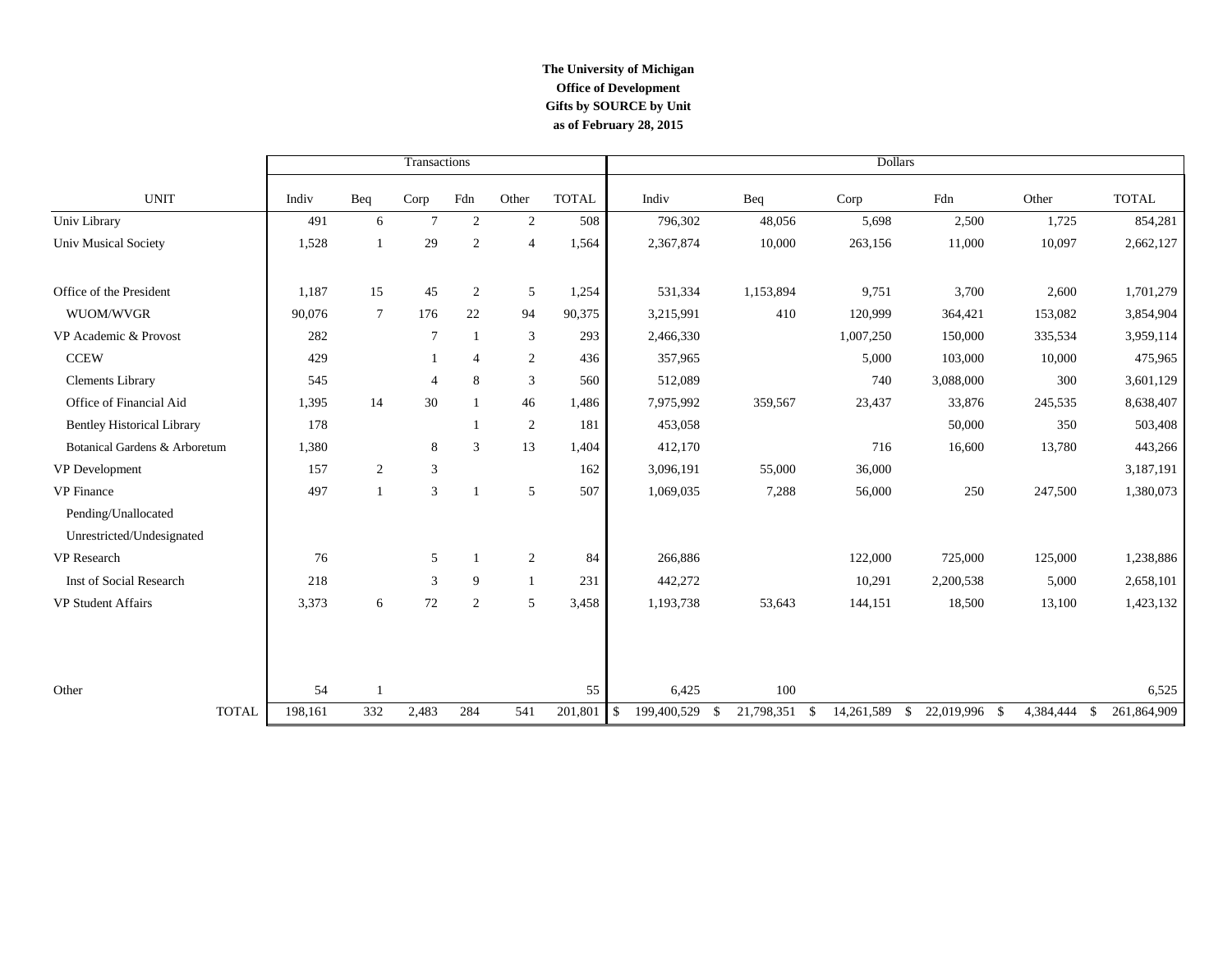# **LISTING OF GIFTS \$10,000 AND OVER FOR FEBRUARY 2015**

| <b>AGA Institute, Bethesda, Maryland</b>                                                          |           |
|---------------------------------------------------------------------------------------------------|-----------|
| For the David F. Bohr Collegiate Professorship in Physiology Fund in the<br><b>Medical School</b> | 10,000    |
|                                                                                                   |           |
| Robert B. Aikens, Bloomfield Hills                                                                |           |
| 13,150 shares of various corporate common stock;                                                  |           |
| For the Ann and Bob Aikens International Travel Fund for Faculty in the                           |           |
| Penny W. Stamps School of Art and Design                                                          | 1,542,002 |
| <b>Alro Steel Foundation, Jackson</b>                                                             |           |
| For the C.S. Mott Children's & Von Voigtlander Women's Hospital and for                           |           |
| the Schembechler Hall Renovation Fund in the Department of Athletics                              | 1,500,000 |
| <b>ALS Association Michigan Chapter, Troy</b>                                                     |           |
| For research in the Medical School                                                                | 20,000    |
| The Alumni Association of the University of Michigan, Ann Arbor                                   |           |
| For support in the Department of Athletics                                                        | 111,040   |
| J. William Anderson, Brentwood, Tennessee                                                         |           |
| For support in the Department of Athletics                                                        | 11,160    |
| John G. Anderson, Hammond, Indiana                                                                |           |
| For support in the Department of Athletics                                                        | 11,160    |
| <b>Stan R. Andrie, Muskegon</b>                                                                   |           |
| For support in the Department of Athletics                                                        | 21,840    |
| Ann Arbor Area Convention and Visitors Bureau, Ann Arbor                                          |           |
| For support in the Department of Athletics                                                        | 13,028    |
| <b>Anonymous Donor</b>                                                                            |           |
| For student support in the College of Literature, Science, and the Arts                           | 51,396    |
| <b>Anonymous Donor</b>                                                                            |           |
| For support in the College of Literature, Science, and the Arts                                   | 37,500    |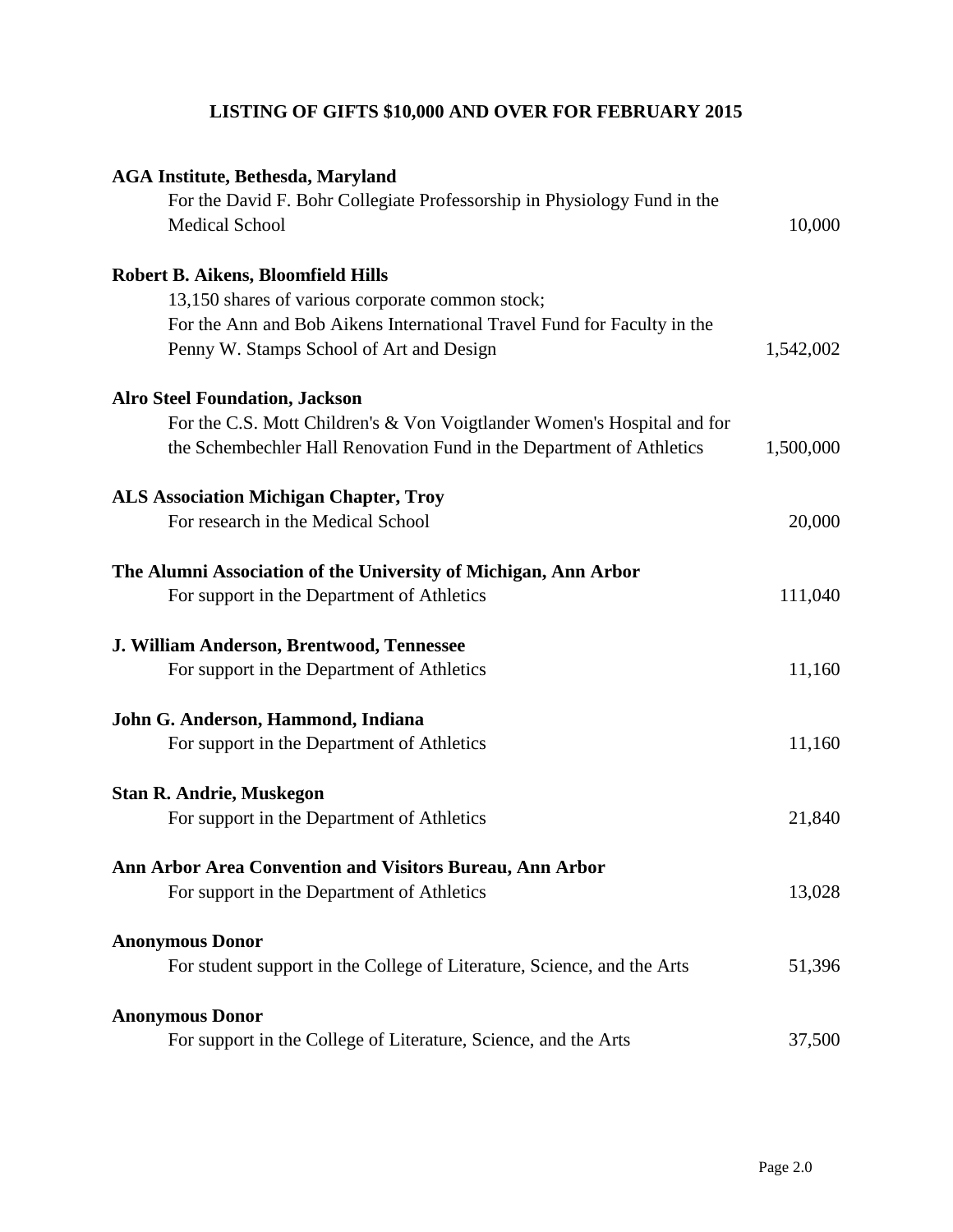| <b>Anonymous Donor</b>                                                  |         |
|-------------------------------------------------------------------------|---------|
| For support in the Department of Athletics                              | 500,019 |
| <b>Anonymous Donor</b>                                                  |         |
| For student support in the College of Literature, Science, and the Arts | 30,000  |
| <b>Anonymous Donor</b>                                                  |         |
| For support in the Department of Athletics                              | 30,000  |
| <b>Anonymous Donor</b>                                                  |         |
| For student support at the University of Michigan                       | 40,000  |
| <b>Anonymous Donor</b>                                                  |         |
| For research in the School of Public Health                             | 10,000  |
| <b>Anonymous Foundation</b>                                             |         |
| For support in the Medical School                                       | 996,034 |
| <b>Rudi Ansbacher, Ann Arbor</b>                                        |         |
| 550 shares of American Electric Power common stock;                     |         |
| For the Dr. Rudi and Elisabeth 'Tissy' Ansbacher Fund for U-M Women in  |         |
| Academic Medicine Leadership in the Medical School                      | 34,933  |
| John J. Armelagos, Maumee, Ohio                                         |         |
| For support in the Department of Athletics                              | 12,000  |
| Rodger A. Asbury, Orchard Lake                                          |         |
| For the Rodger A. Asbury Family Endowed Scholarship Fund in the College |         |
| of Engineering and for support in the Department of Athletics           | 10,240  |
| AstraZeneca Pharmaceuticals LP, Wilmington, Delaware                    |         |
| For research in the School of Public Health                             | 25,000  |
| Dr. Robert C. and Veronica Atkins Foundation, Jenkintown, Pennsylvania  |         |
| For the Atkins Professorship Fund in the Medical School                 | 100,000 |
| <b>Autoliv Electronics, Southfield</b>                                  |         |
| For support in the Department of Athletics                              | 39,008  |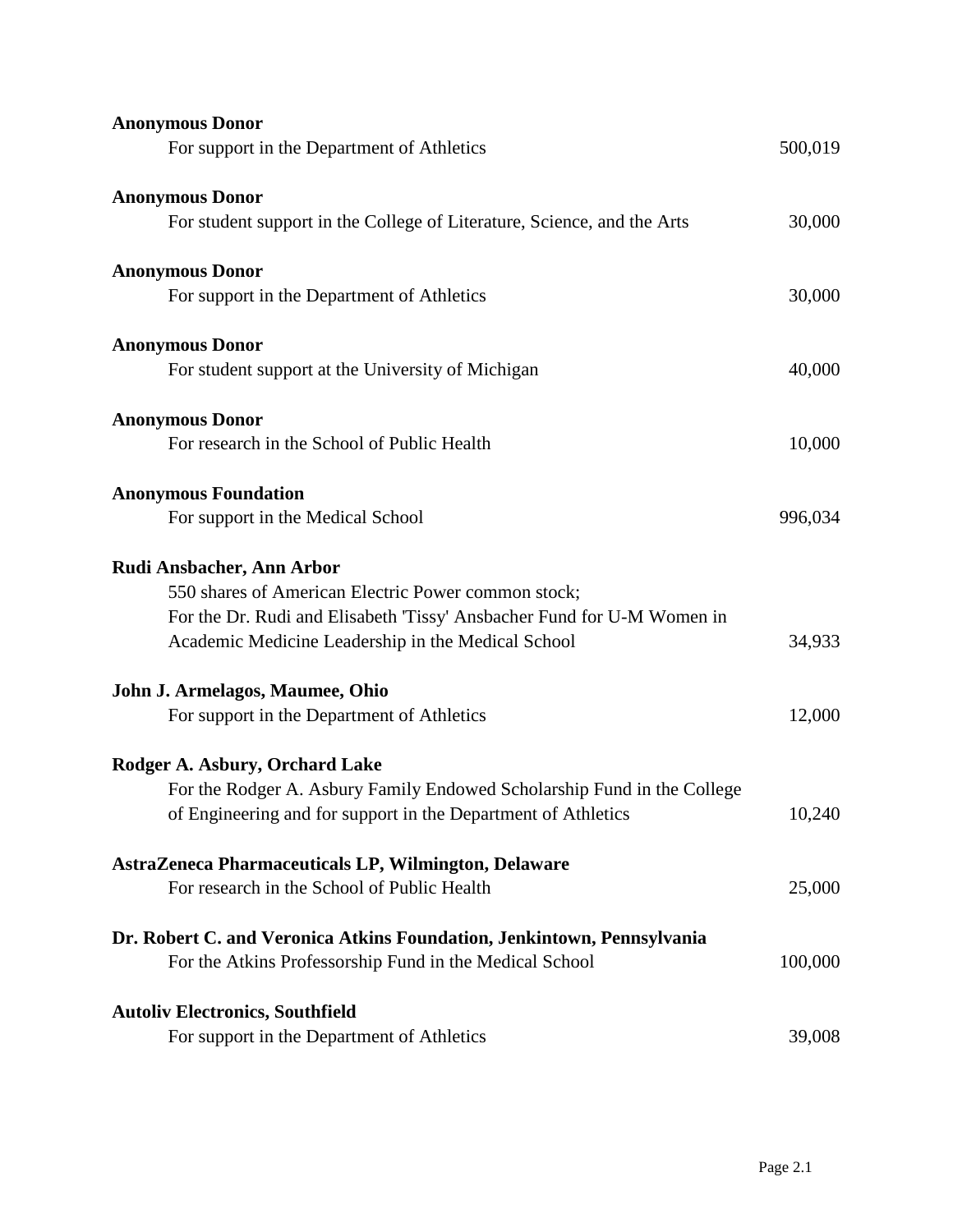| <b>Chandler Barnes Family Fund of the Vanguard Charitable Gift Fund, Boston,</b><br><b>Massachusetts</b>    |         |
|-------------------------------------------------------------------------------------------------------------|---------|
| For the Clark and Robin Chandler Graduate Grant Fund in the Horace H.<br>Rackham School of Graduate Studies | 50,000  |
| <b>Steven R. Berlage, Troy</b>                                                                              |         |
| For support in the Department of Athletics                                                                  | 12,800  |
| <b>Kevin L. Beyer, Hickory Corners</b>                                                                      |         |
| For student support and other support in the Department of Athletics                                        | 20,010  |
| Shari A. Bilkie, Northville                                                                                 |         |
| 120 shares of Skyworks Solutions Inc. common stock;                                                         |         |
| For research in the Medical School                                                                          | 10,390  |
| <b>Blatt Family Foundation, Harper Woods</b>                                                                |         |
| For the Leland & Elaine Blatt Family Professorship Fund in the Medical                                      |         |
| School                                                                                                      | 100,000 |
| Paul W. Blavin, Los Angeles, California                                                                     |         |
| For the Blavin Scholars Program Fund at the University of Michigan                                          | 104,000 |
| Blue Shield of California, San Francisco, California                                                        |         |
| For research in the School of Public Health                                                                 | 10,000  |
| David Blumenfeld, Syosset, New York                                                                         |         |
| For the David Blumenfeld Endowed Athletic Scholarship Fund in the                                           |         |
| Department of Athletics and for the David Blumenfeld Scholarship Fund and                                   |         |
| the David Blumenfeld Scholarship for General Studies Fund in the College of                                 |         |
| Literature, Science, and the Arts                                                                           | 57,000  |
| <b>Blumenthal Family Charitable Endowment of the Vanguard Charitable</b>                                    |         |
| <b>Endowment Program, Boston, Massachusetts</b>                                                             |         |
| For the Jack and Natalie Blumenthal Public Health Internship Fund in the                                    |         |
| School of Public Health                                                                                     | 25,000  |
| <b>Boeing Company, Chicago, Illinois</b>                                                                    |         |
| For employee matching gifts                                                                                 | 11,125  |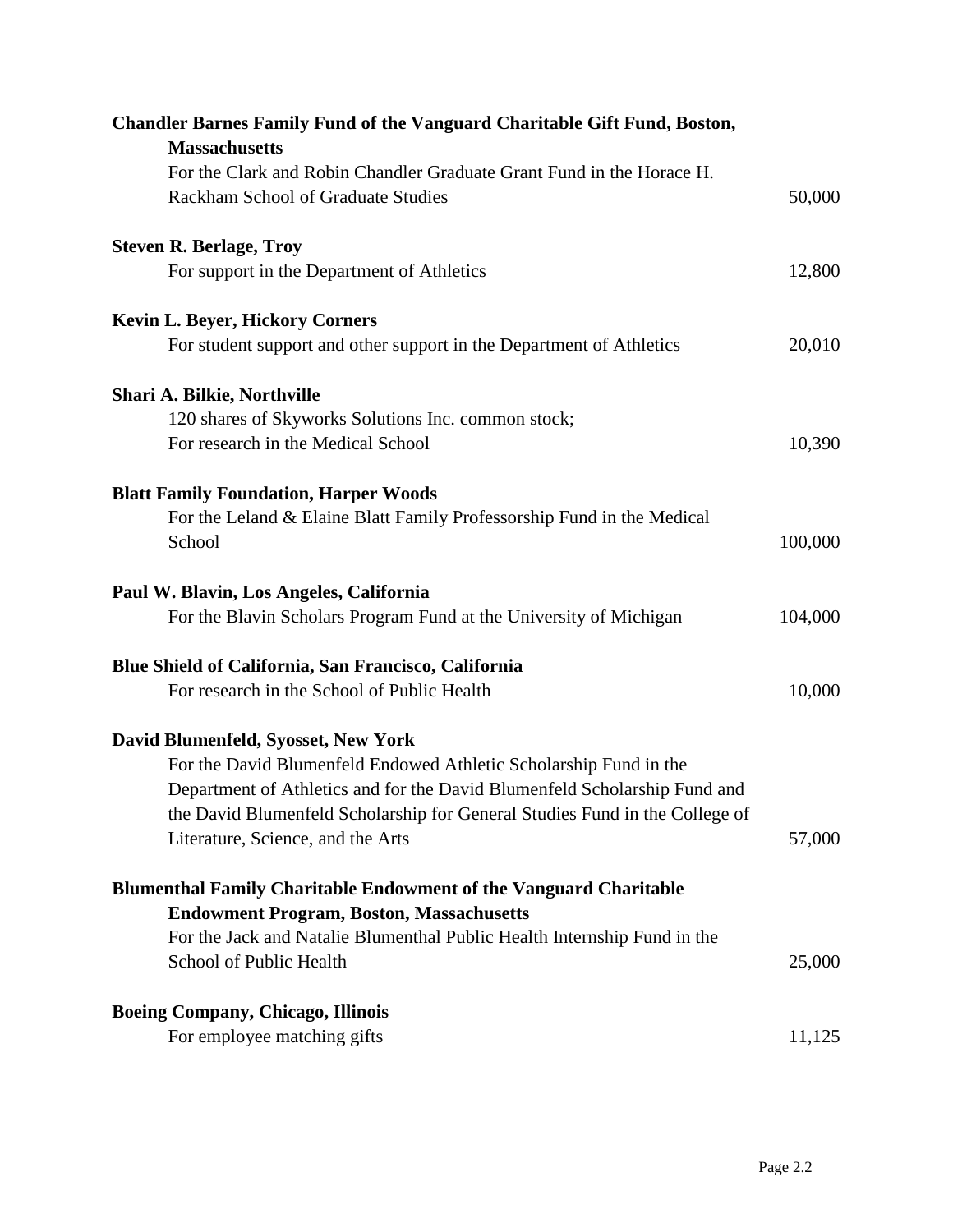| <b>Gregory M. Boll, Northville</b>                                              |         |
|---------------------------------------------------------------------------------|---------|
| For support in the Department of Athletics                                      | 14,880  |
| <b>BorgWarner, Auburn Hills</b>                                                 |         |
| For the Tim Manganello/BorgWarner Department Chair of Mechanical                |         |
| Engineering Professorship Fund in the College of Engineering                    | 500,000 |
| Henry Bouma Jr., Byron Center                                                   |         |
| For support in the Department of Athletics                                      | 11,160  |
| James M. Brogan, Saint Davids, Pennsylvania                                     |         |
| For the Jeffrey F. Liss Scholarship Fund in the College of Literature, Science, |         |
| and the Arts                                                                    | 25,000  |
| Robert J. Buckler, Ann Arbor                                                    |         |
| For support in the Department of Athletics                                      | 14,080  |
| Joseph M. Buonaiuto, Columbus, Ohio                                             |         |
| For support in the Department of Athletics                                      | 11,840  |
| Liam P. Caffrey, Chicago, Illinois                                              |         |
| For support in the Department of Athletics                                      | 10,360  |
| The Capital Group Companies Charitable Foundation, Los Angeles, California      |         |
| For employee matching gifts                                                     | 14,000  |
| Gerald A. Capizzi, Park Ridge, Illinois                                         |         |
| For student support and other support in the Department of Athletics            | 21,840  |
| <b>Car City, Grand Rapids</b>                                                   |         |
| For support in the Department of Athletics                                      | 14,720  |
| <b>Donald L. Castle</b>                                                         |         |
| For support in the School of Nursing and at the University of Michigan          | 19,148  |
| John W. Chatas, Novi                                                            |         |
| For support in the Department of Athletics                                      | 18,720  |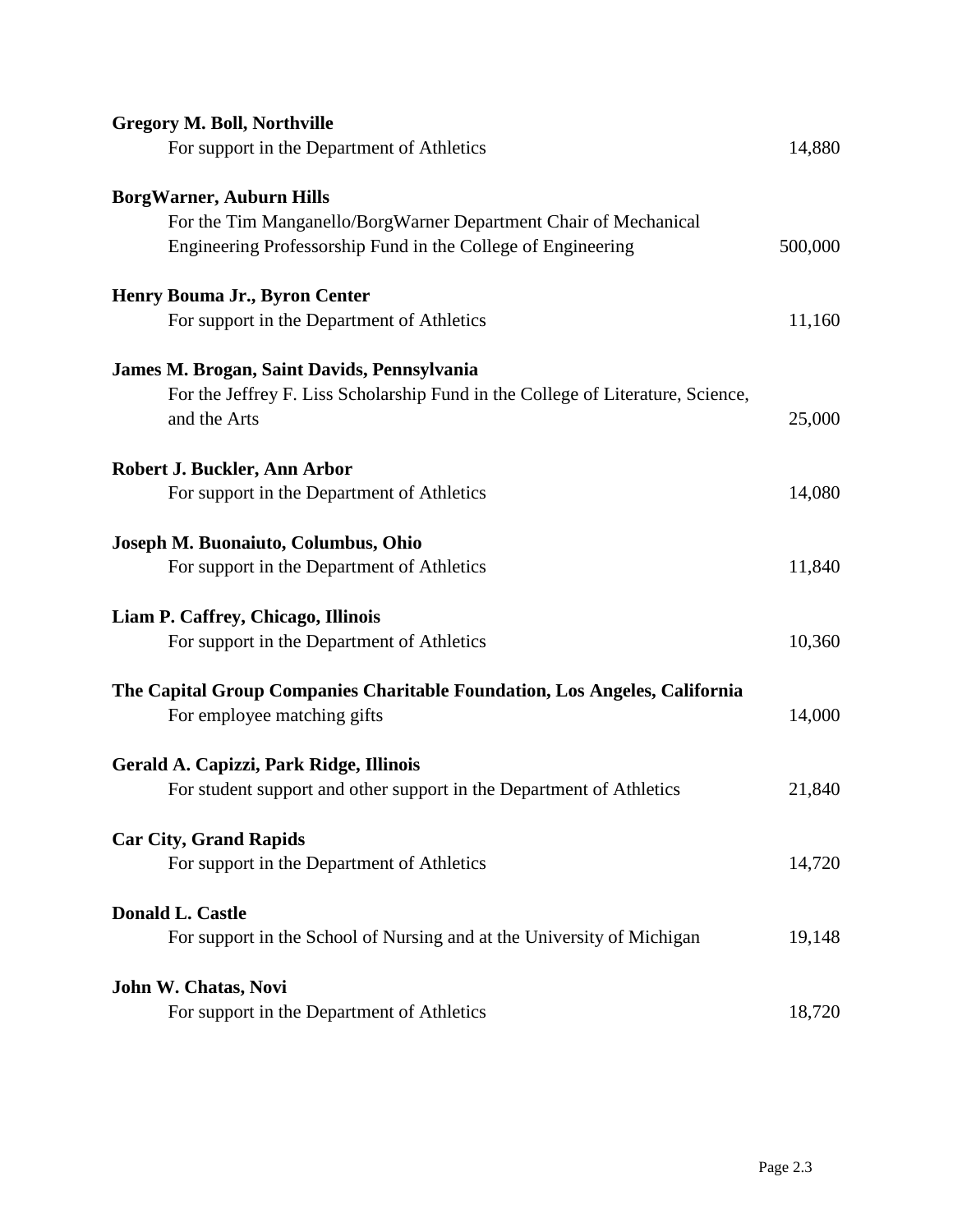| Cisco Systems, Inc., San Jose, California                                |        |
|--------------------------------------------------------------------------|--------|
| For the C.S. Mott Children's Hospital Golf Classic Benefit Fund          | 50,000 |
| <b>Citizens Bank, Providence, Rhode Island</b>                           |        |
| For support in the Department of Athletics                               | 14,880 |
| Steven M. Clark, Greenwood, Indiana                                      |        |
| For the Rudolph and Florence Clark Memorial Scholarship Fund in the      |        |
| <b>Medical School</b>                                                    | 10,000 |
| <b>Classic Turning Inc., Jackson</b>                                     |        |
| For support in the Department of Athletics                               | 38,400 |
| Norman J. Clement, Tampa, Florida                                        |        |
| For the Lee Jones Endowment for Dentistry Diversity Programs Fund in the |        |
| <b>School of Dentistry</b>                                               | 70,000 |
| President Emerita Mary Sue Coleman and Dr. Kenneth Coleman, Ann Arbor    |        |
| 1,168 shares of Meredith Corp. common stock;                             |        |
| For the Mary Sue Coleman and Kenneth M. Coleman Student Global           |        |
| Experience Fund at the University of Michigan                            | 63,417 |
| <b>Christopher J. Collins, Elmhurst, Illinois</b>                        |        |
| For support in the Department of Athletics                               | 10,040 |
| Confucius Institute Headquarters, Beijing, China                         |        |
| For the Confucius Institute Fund at the University of Michigan           | 27,000 |
| <b>Conrad Charitable Foundation, Northville</b>                          |        |
| For the Beth A. Beson Anthropology Field Study Scholarship Fund and the  |        |
| William "Rudy" Radulovich Award Fund at the University of Michigan-      |        |
| Dearborn                                                                 | 14,800 |
| <b>Bradley E. Cooper, New York, New York</b>                             |        |
| 316 shares of Endurance Specialty Holdings Ltd. common stock;            |        |
| For the Cooper Family Scholarship Fund in the Stephen M. Ross School of  |        |
| <b>Business</b>                                                          | 20,087 |
|                                                                          |        |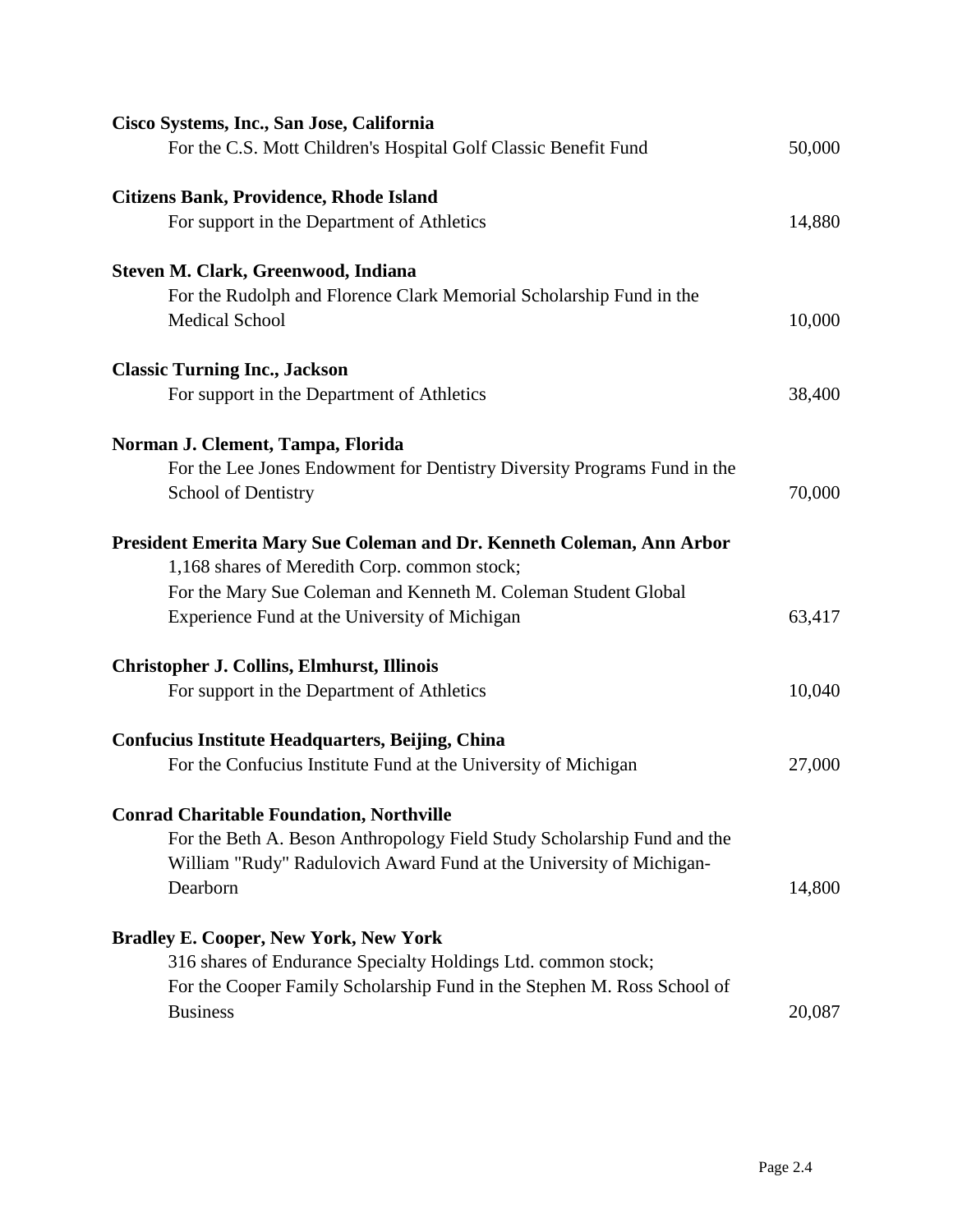| <b>Cresswell Family Foundation, Saint Peters, Pennsylvania</b>              |         |
|-----------------------------------------------------------------------------|---------|
| For the Kim A. Eagle Endowed Research Fund in Cardiovascular Medicine       |         |
| and the Kim A. Eagle M.D. Endowed Professorship in Cardiovascular           |         |
| Medicine Fund in the Medical School                                         | 10,000  |
| Jeffrey J. David, Massillon, Ohio                                           |         |
| For support in the Department of Athletics                                  | 53,600  |
| Devon Energy Corporation, Oklahoma City, Oklahoma                           |         |
| For employee matching gifts                                                 | 11,400  |
| Nancy A. Dickson, Douglas, Arizona                                          |         |
| For the Justin Congdon and Nancy Dickson Fund in the College of Literature, |         |
| Science, and the Arts                                                       | 13,000  |
| Michael A. DiPonio, Bloomfield Hills                                        |         |
| For support in the Department of Athletics                                  | 10,120  |
| <b>DML Management, Inc., Frankenmuth</b>                                    |         |
| For support in the Department of Athletics                                  | 39,008  |
| <b>Robert J. Donia TTEE</b>                                                 |         |
| For the Donia Human Rights Initiative Fund in the College of Literature,    |         |
| Science, and the Arts                                                       | 10,000  |
| Dorfman Family Philanthropic Fund, Bloomfield Hills                         |         |
| For the Henry and Mala Dorfman Family Expendable Professorship Fund in      |         |
| the Medical School                                                          | 100,000 |
| <b>Dow Chemical, Midland</b>                                                |         |
| For support in the Department of Athletics                                  | 13,520  |
| <b>DTE Energy Foundation, Detroit</b>                                       |         |
| For the University Musical Society and for employee matching gifts          | 51,525  |
| <b>Earhart Foundation, Ann Arbor</b>                                        |         |
| For the Earhart Fellowships Fund in the Clements Library                    | 12,000  |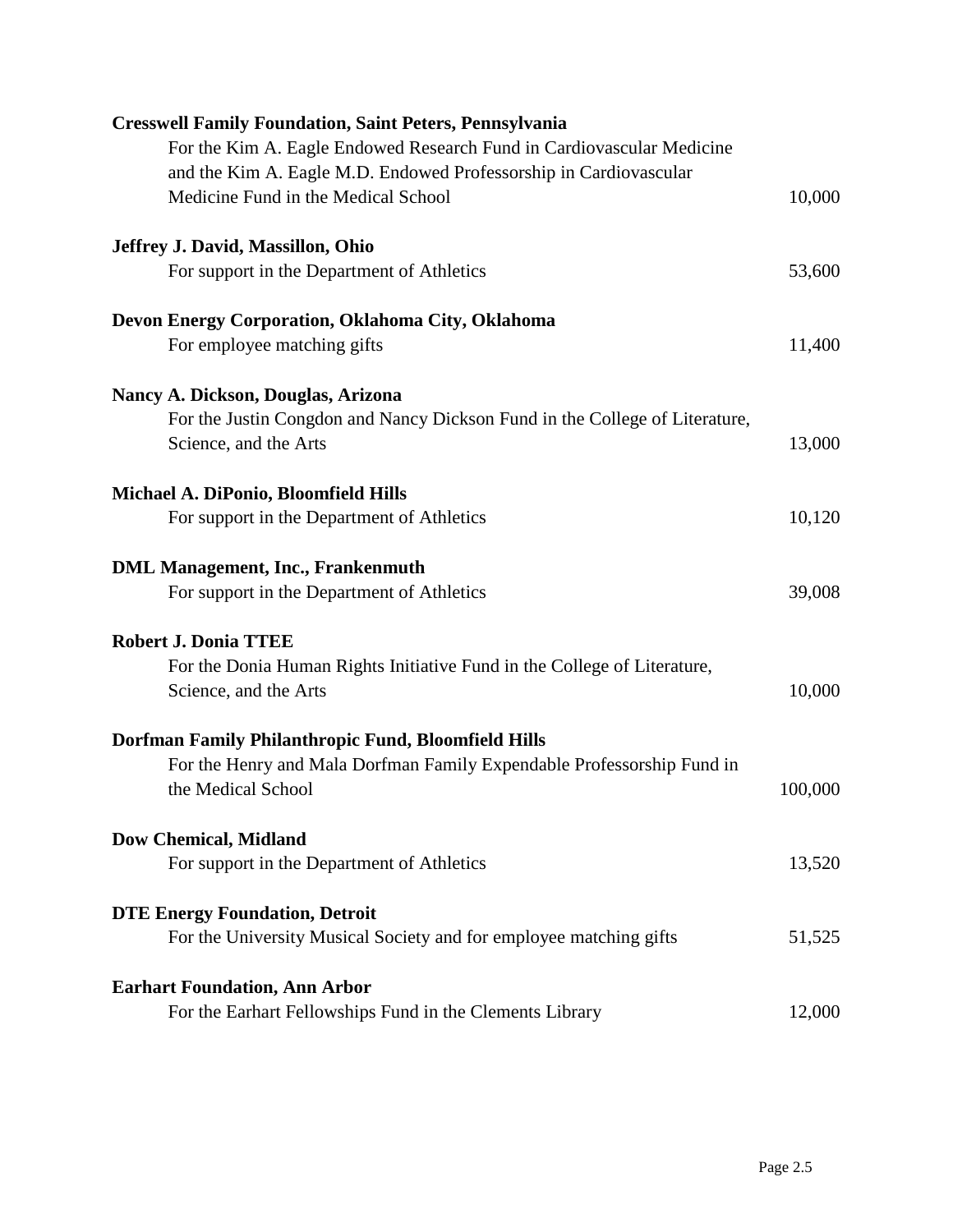| 25,000  |
|---------|
|         |
| 75,000  |
|         |
|         |
| 10,000  |
|         |
|         |
| 126,179 |
|         |
| 44,790  |
|         |
|         |
| 35,000  |
|         |
| 23,412  |
|         |
| 14,605  |
|         |
| 13,320  |
|         |
|         |
| 107,445 |
|         |
| 32,572  |
|         |
| 10,000  |
|         |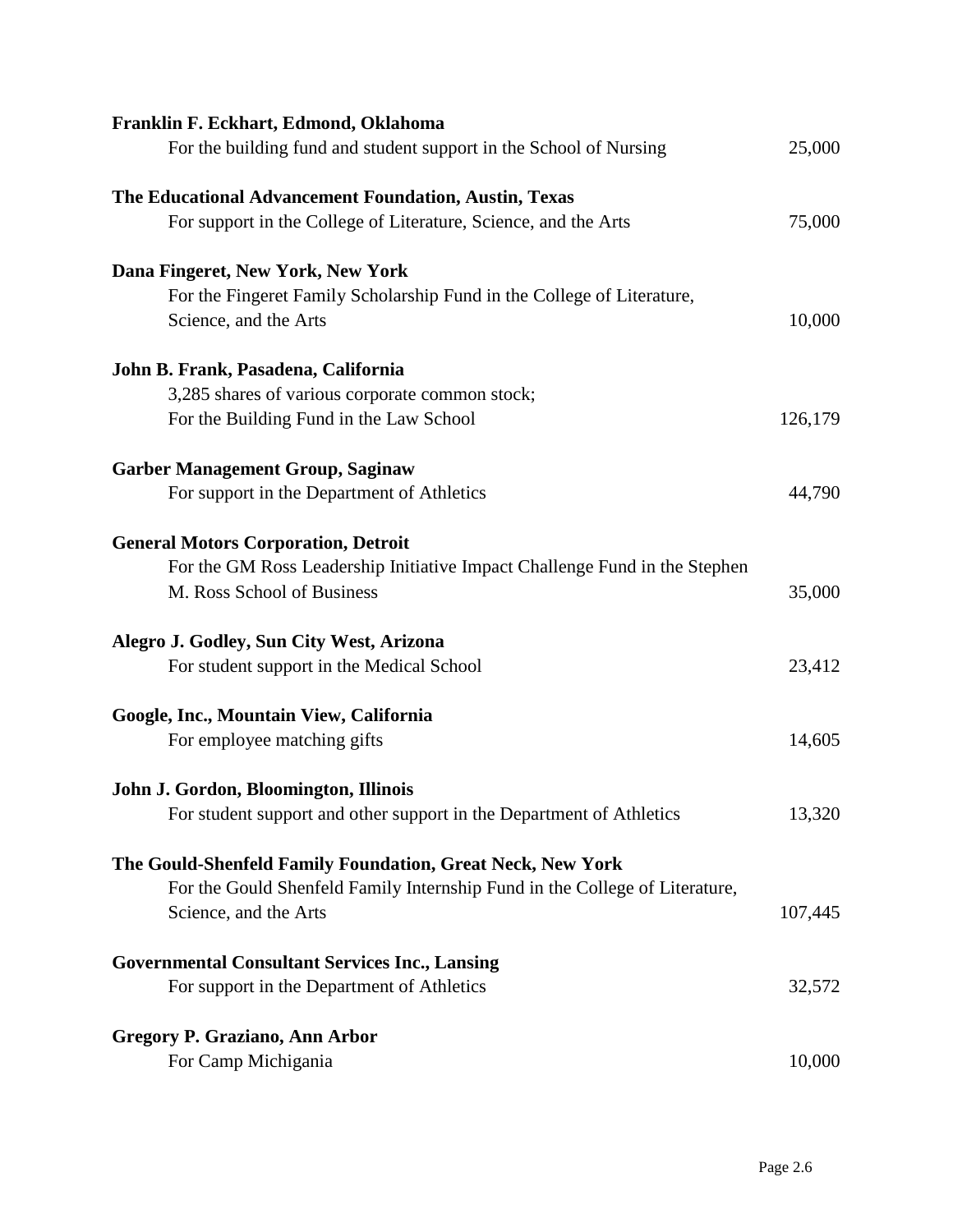| GreaterGood.org, Seattle, Washington                                          |         |
|-------------------------------------------------------------------------------|---------|
| For research in the Medical School                                            | 40,000  |
| John F. Greene, Littleton, Colorado                                           |         |
| For the Greene Family Scholarship Fund in the College of Literature, Science, |         |
| and the Arts                                                                  | 25,000  |
| <b>Gladys M. Greig</b>                                                        |         |
| For support in the University Hospitals                                       | 28,827  |
| Joseph W. Griffin Jr., Ann Arbor                                              |         |
| For the Wilpon Baseball and Softball Complex in the Department of Athletics   | 10,000  |
| Marc D. Grossman, Garden City, New York                                       |         |
| For the Grossman Family Scholarship Fund and the Marc D. Grossman             |         |
| Scholarship Fund at the University of Michigan                                | 30,000  |
| The Happy Elephant Foundation, New York, New York                             |         |
| For the YWLN Scholarship Fund in the College of Literature, Science, and      |         |
| the Arts                                                                      | 56,500  |
| Harbor Capital Advisors, Inc., Chicago, Illinois                              |         |
| For employee matching gifts                                                   | 46,000  |
| <b>Lillian S. Hardy TTEE</b>                                                  |         |
| For the John S. Hardy Cancer Research Fund in the Medical School              | 50,000  |
| J. Ira and Nicki Harris Foundation, Palm Beach, Florida                       |         |
| For the Investment Advisory Committee Endowed Chief Investment Officer        |         |
| Fund and the Jerry A. May Scholarship Fund at the University of Michigan      |         |
| and for the Stephen M. Ross Athletic Campus Fund and other support in the     |         |
| Department of Athletics                                                       | 870,000 |
| David Hickman, Goodrich                                                       |         |
| For support in the Department of Athletics                                    | 14,720  |
| William B. Holmes, Ann Arbor                                                  |         |
| For support in the Department of Athletics                                    | 16,480  |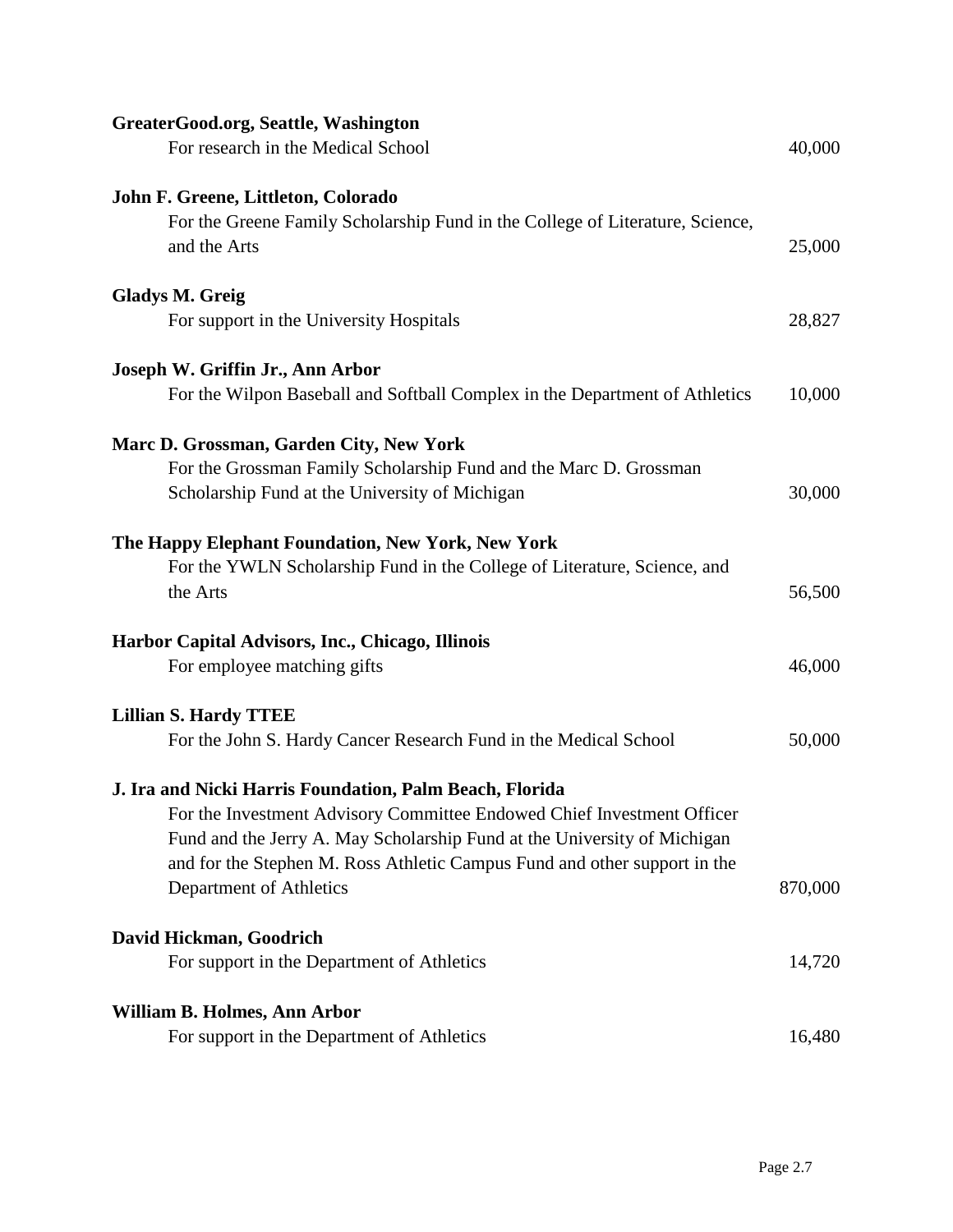| Daniel D. Horning, Grand Haven<br>For support in the Department of Athletics    | 18,080  |
|---------------------------------------------------------------------------------|---------|
| David W. Hunter, Sylvania, Ohio                                                 |         |
| For the Division of Allergy Endowed Fellowship Fund in the                      |         |
| <b>Medical School</b>                                                           | 10,000  |
| Hyundai Hope on Wheels, Costa Mesa, California                                  |         |
| For research in the Medical School                                              | 125,000 |
| <b>IMG, Ann Arbor</b>                                                           |         |
| For support in the Department of Athletics                                      | 12,840  |
| <b>Independent Charities of America, Larkspur, California</b>                   |         |
| For Michigan Radio                                                              | 27,571  |
| <b>Samuel James Limited, Towson, Maryland</b>                                   |         |
| For support in the Department of Athletics                                      | 38,192  |
| Johnson & Johnson, Skillman, New Jersey                                         |         |
| For employee matching gifts                                                     | 24,600  |
|                                                                                 |         |
| <b>Wayne D. Jones, New Boston</b><br>For support in the Department of Athletics | 40,928  |
|                                                                                 |         |
| Robert A. Jorgensen, Ottawa Hills, Ohio                                         |         |
| For support in the Department of Athletics                                      | 10,880  |
| Nicholas J. Kabcenell, Budapest, Hungary                                        |         |
| 517 shares of Franklin Resources Inc. common stock;                             |         |
| For the Kabcenell New Europe Initiative Fund in the College of Literature,      |         |
| Science, and the Arts                                                           | 27,714  |
| J. Christopher Kantgias, Bloomfield                                             |         |
| For student support and other support in the Department of Athletics            | 20,320  |
| <b>Kellogg Company, Battle Creek</b>                                            |         |
| For support in the Department of Athletics                                      | 54,494  |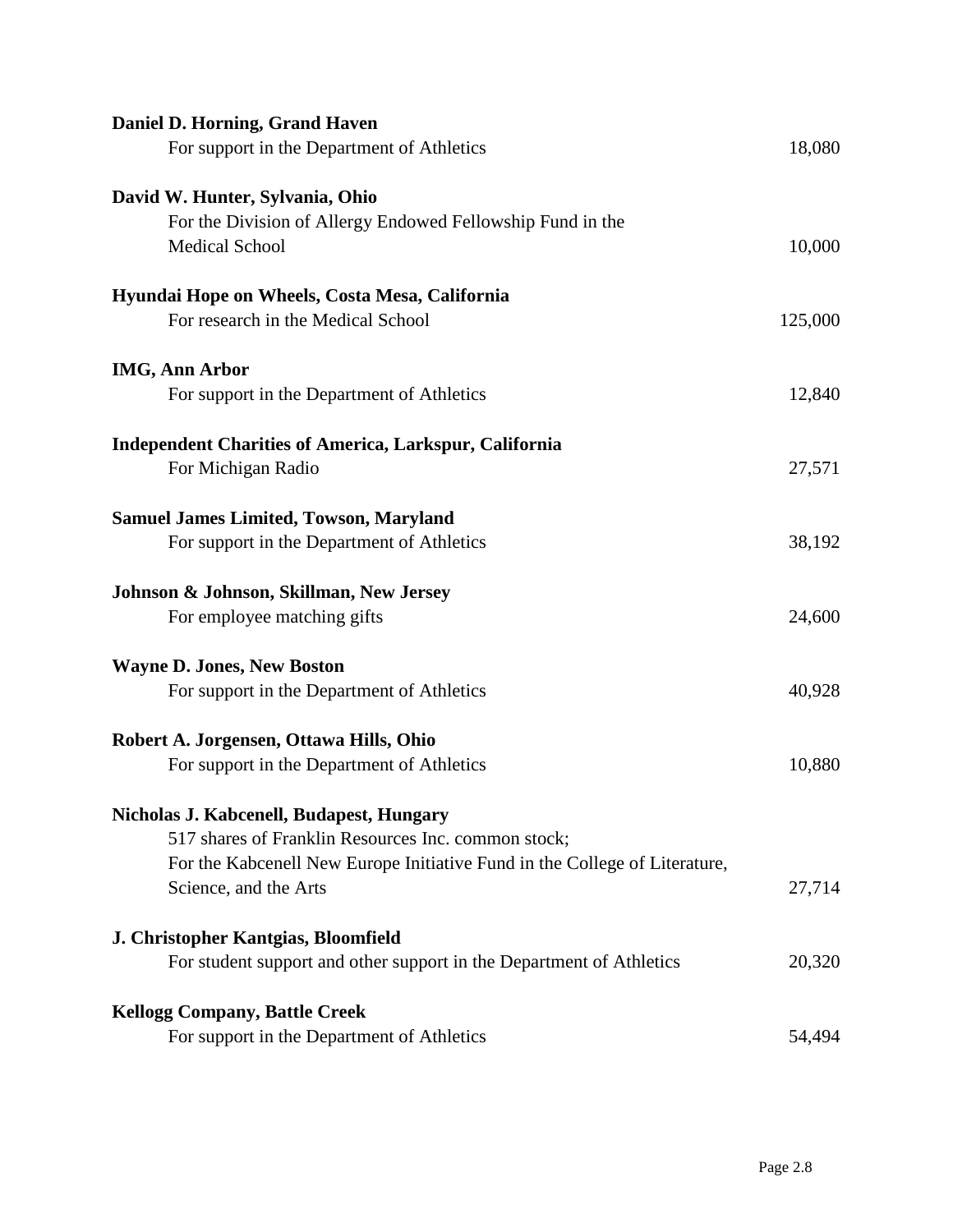| <b>John C. Kennedy III, Grand Rapids</b><br>For support in the Department of Athletics                 | 11,840  |
|--------------------------------------------------------------------------------------------------------|---------|
|                                                                                                        |         |
| <b>Kenwal Steel, Inc., Dearborn</b>                                                                    |         |
| For research in the Medical School                                                                     | 25,000  |
| <b>Ethel Klein, New York, New York</b>                                                                 |         |
| For the Converse Miller Fellowship Fund in the Institute for Social Research                           | 10,000  |
| <b>Ruth Korn</b>                                                                                       |         |
| For the Miriam Sarcoma Cancer Research Fund in the Medical School                                      | 300,000 |
| Kevin J. Kowalski, Chicago, Illinois                                                                   |         |
| For student support and other support in the Department of Athletics                                   | 15,130  |
| <b>Harry P. Kraus</b>                                                                                  |         |
| For the Harry P. Kraus Charitable Gift Annuity, for the ultimate benefit of the                        |         |
| College of Literature, Science, and the Arts                                                           | 70,000  |
| Ronni Lacroute Fund of the of the Cornell University Foundation, Ithaca, New                           |         |
| York                                                                                                   |         |
| For the Ronni S. Lacroute Graduate Support Fund in the College of Literature,<br>Science, and the Arts | 10,000  |
|                                                                                                        |         |
| John G. LaFond, Plymouth                                                                               |         |
| For support in the Department of Athletics                                                             | 12,080  |
| La-Z-Boy Incorporated, Monroe                                                                          |         |
| For support in the Department of Athletics                                                             | 38,400  |
| John F. Longres, Seattle, Washington                                                                   |         |
| For the John F. Longres Award in Sociology of Psychology Fund in the                                   |         |
| School of Social Work                                                                                  | 10,000  |
| Rochelle and David Ludwig Fund of the Goldman Sachs Charitable Gift Fund,                              |         |
| <b>Albany, New York</b>                                                                                |         |
| For the Rochelle and David Ludwig Family Goldman Sachs Scholarship Fund                                |         |
| in the College of Literature, Science, and the Arts                                                    | 10,000  |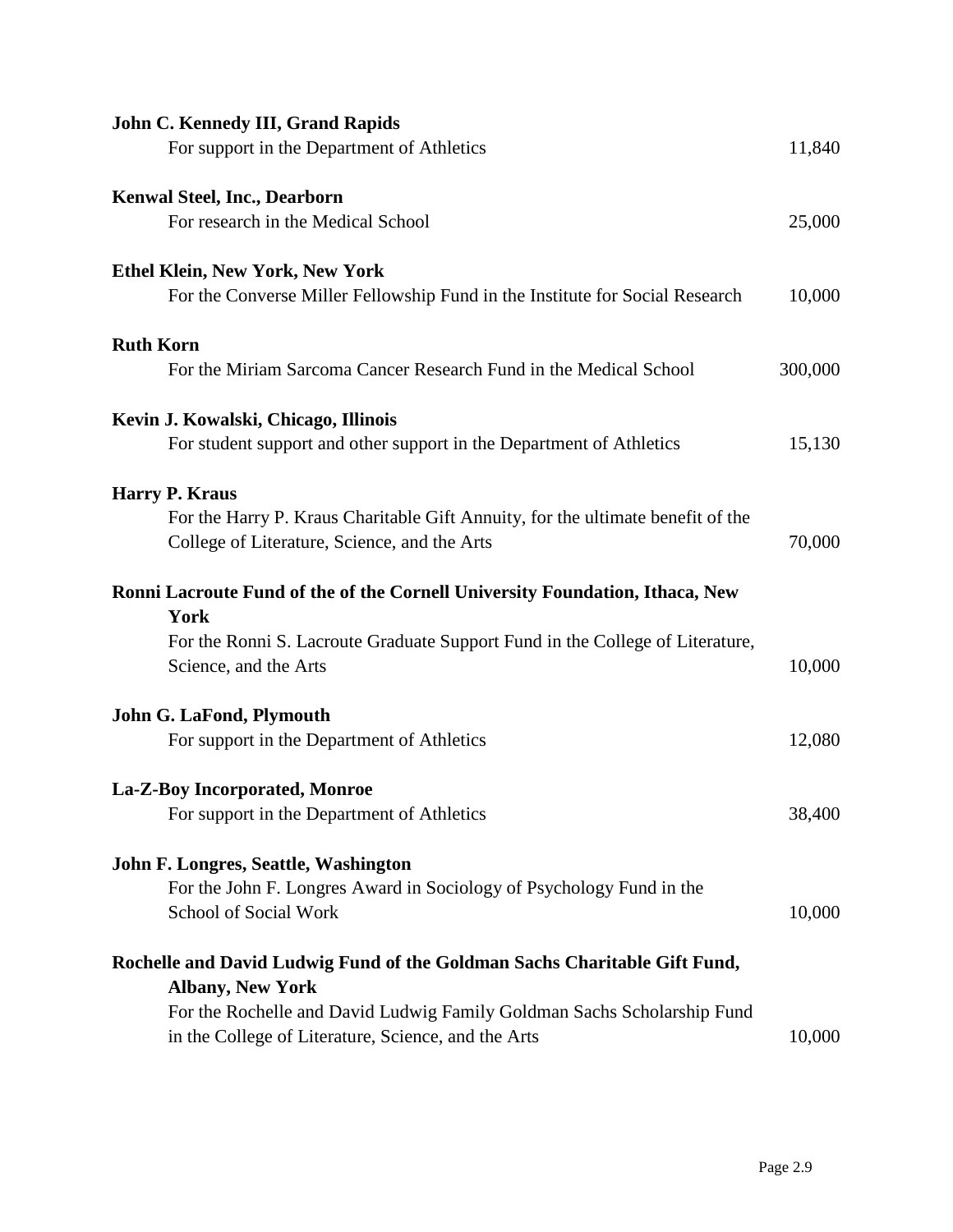| Luna Rossa Challenge Srl, Cagliari, Italy                                                             |         |
|-------------------------------------------------------------------------------------------------------|---------|
| For support in the College of Engineering                                                             | 15,000  |
| Michael G. Marcantonio, Ann Arbor                                                                     |         |
| For support in the Department of Athletics                                                            | 13,920  |
| <b>Nathaniel M. Marrs, Wilmette, Illinois</b>                                                         |         |
| For the Nathaniel M. Marrs Philosophy Faculty Recruitment and Retention                               |         |
| Fund in the College of Literature, Science, and the Arts and for support in the                       |         |
| Department of Athletics                                                                               | 20,820  |
|                                                                                                       |         |
| Laurie K. McCauley D.D.S., Ph.D., Ann Arbor                                                           |         |
| For the Drs. Laurie McCauley and Jessy Grizzle Endowed Dental Scholarship                             |         |
| Fund in the School of Dentistry                                                                       | 20,000  |
| Laurie A. McDonough, Ada                                                                              |         |
| For support in the Department of Athletics                                                            | 10,880  |
|                                                                                                       |         |
| Marvin R. Meinz, Chesterfield, Missouri                                                               |         |
| 430 shares of Fidelity Low-Priced Stock Fund common stock;                                            |         |
| For the Elizabeth Huber Loessel Scholarship Fund in the School of Nursing                             | 21,530  |
| Edward A. Michael, Vero Beach, Florida                                                                |         |
| For the Edward A. Michael Charitable Remainder Unitrust Fund, for the                                 |         |
| ultimate benefit in the Stephen M. Ross School of Business                                            | 100,608 |
|                                                                                                       |         |
| Michigan Health and Hospital Association, Okemos                                                      |         |
| For support in the Department of Athletics                                                            | 26,256  |
| <b>Michigan State Bar Foundation, Lansing</b>                                                         |         |
| For support in the Law School                                                                         | 12,334  |
|                                                                                                       |         |
| Lawrence and Susan Mondry Philanthropic Fund of the Dallas Jewish<br><b>Foundation, Dallas, Texas</b> |         |
| For the Susan and Lawrence Mondry Scholarship Fund in the School of                                   |         |
| Information                                                                                           | 25,000  |
|                                                                                                       |         |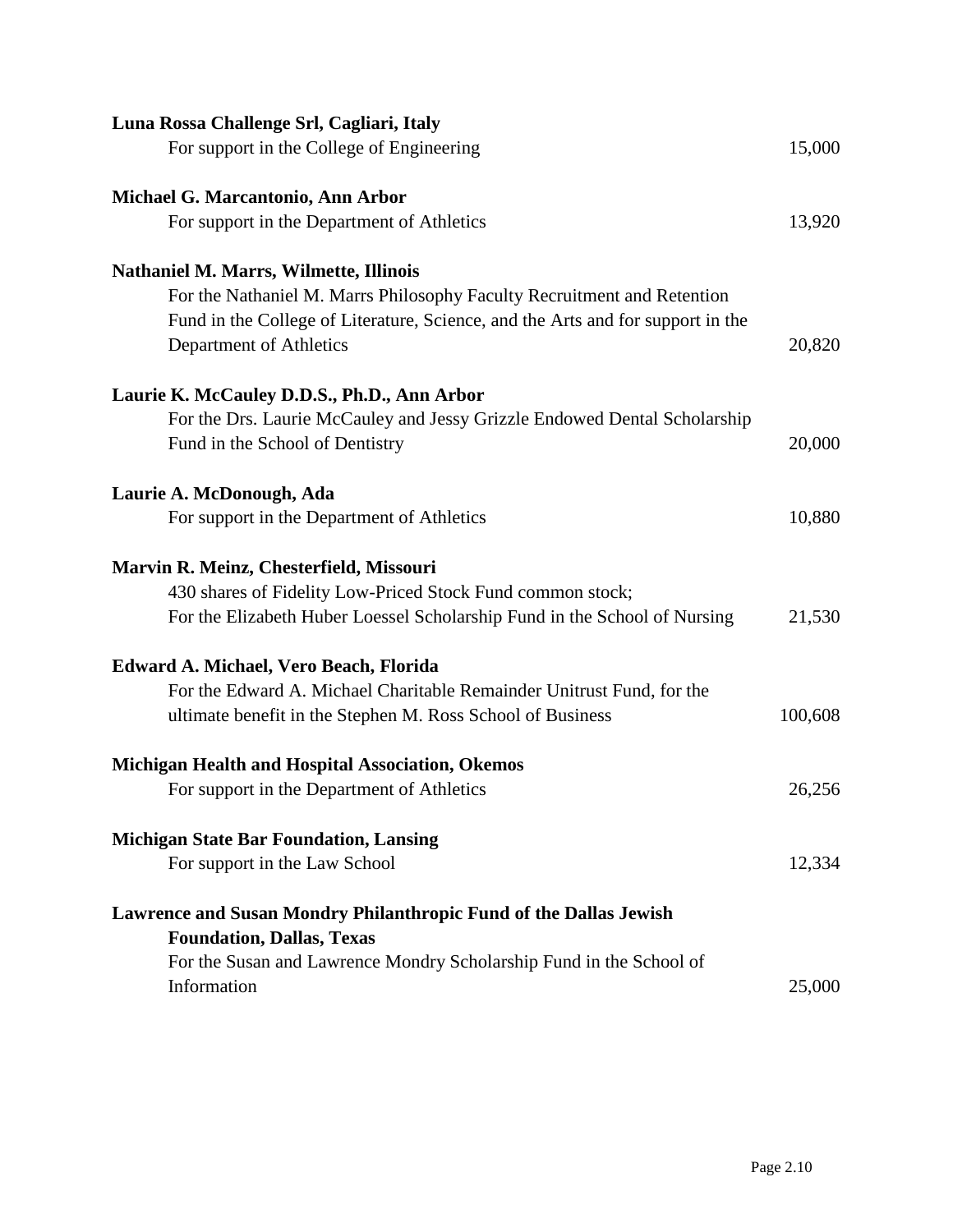| Moyer-Washington Foundation of the Fidelity Charitable Gift Fund, Cincinnati,<br>Ohio              |        |
|----------------------------------------------------------------------------------------------------|--------|
| For support in the Stephen M. Ross School of Business                                              | 25,000 |
| <b>Theodore J. Mueller, Dearborn</b>                                                               |        |
| For the Mueller Family Endowed Scholarship Fund in the School of Music,                            |        |
| Theatre & Dance                                                                                    | 25,000 |
| <b>Edward W. Muransky, Youngstown, Ohio</b>                                                        |        |
| For the Schembechler Hall Renovation Fund in the Department of Athletics                           | 10,000 |
| David F. Nagle, Palo Alto, California                                                              |        |
| For the Hugh and Nan Cooper Scholarship Fund in the School of Music,                               |        |
| Theatre & Dance                                                                                    | 20,000 |
| Robert E. Nederlander Sr., New York, New York                                                      |        |
| For research in the Medical School                                                                 | 50,000 |
| Edward F. Neild, Winnetka, Illinois                                                                |        |
| For the Ted and Lisa Neild Scholarship Fund at the University of Michigan                          |        |
| and for the Stephen M. Ross Athletic Campus Fund in the Department of<br>Athletics                 | 37,500 |
|                                                                                                    |        |
| The New York Mets Foundation Inc., Flushing, New York                                              |        |
| For research in the School of Kinesiology                                                          | 15,000 |
| Michael D. Nisson, Ann Arbor                                                                       |        |
| For support in the Department of Athletics                                                         | 13,120 |
| Patrick and Lisa Nolan Fund of the Schwab Fund for Charitable Giving, San<br>Francisco, California |        |
| For the Dr. James A. McNamara Endowed Orthodontic Student Fellowship                               |        |
| Fund in the School of Dentistry                                                                    | 10,000 |
| <b>O'Neal Construction, Inc., Ann Arbor</b>                                                        |        |
| For support in the Department of Athletics                                                         | 13,200 |
| Oracle, Redwood City, California                                                                   |        |
| For research in the College of Engineering                                                         | 70,000 |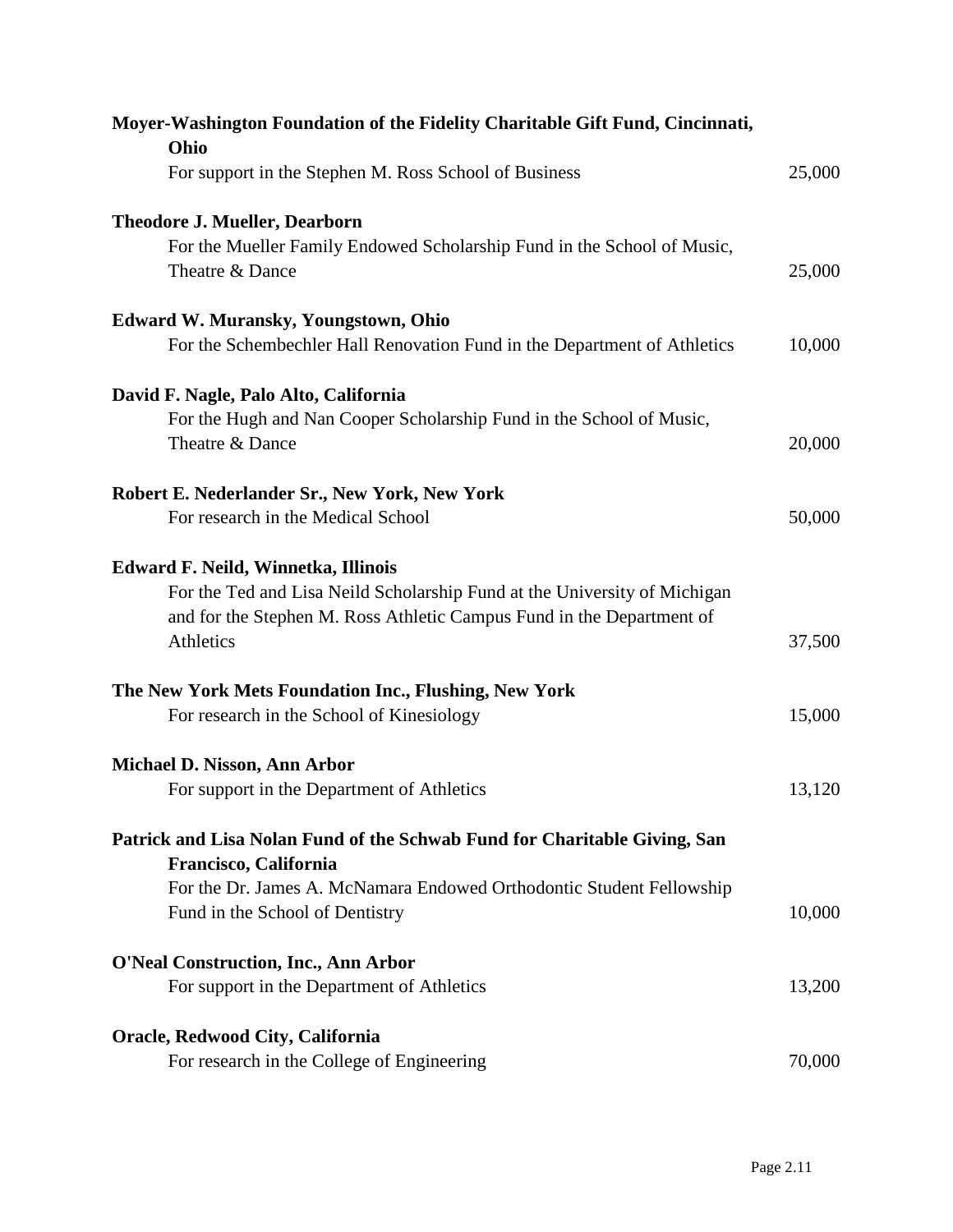| <b>Others First, Rochester Hills</b>                                         |         |
|------------------------------------------------------------------------------|---------|
| For the Marylou Kennedy Research Professorship in Thoracic Oncology Fund     |         |
| in the Medical School                                                        | 30,000  |
| <b>Violet Oulbegian</b>                                                      |         |
| For the Edwin C. Goddard Scholarship Fund at the University of Michigan      |         |
| and for the Professor John Lloyd Kollen Piano Scholarship Fund in the School |         |
| of Music, Theatre & Dance                                                    | 92,248  |
| <b>Paramount Wealth Management, Jackson</b>                                  |         |
| For support in the Department of Athletics                                   | 48,000  |
| Mayer Parsigian Fund of the Fidelity Charitable Gift Fund, Cincinnati, Ohio  |         |
| For the Robert and Rose Parsigian Fund at the University of Michigan         | 10,000  |
| Mavjibhai L. Patel, Flushing, New York                                       |         |
| For the Lilavati and Taraben and Mavjibhai L. Patel Scholarship Fund in the  |         |
| College of Engineering                                                       | 25,000  |
| <b>Patton Family Trust</b>                                                   |         |
| For support at the University of Michigan                                    | 10,000  |
| Pet Flavors Inc., Melbourne, Florida                                         |         |
| For support in the Alumni Association and in the Stephen M. Ross             |         |
| <b>School of Business</b>                                                    | 10,000  |
| <b>Mary L. Petrovich, West Bloomfield</b>                                    |         |
| 8,893 shares of various corporate common stock and a cash gift;              |         |
| For the Mary L. Petrovich Endowed Scholarship Fund for Future Leaders and    |         |
| the Mary L. Petrovich Leadership Program Fund in the College of              |         |
| Engineering and for the Stephen M. Ross Athletic Campus Fund and other       |         |
| support in the Department of Athletics                                       | 619,394 |
| Ronald L. Piasecki, Grand Haven                                              |         |
| For support in the Department of Athletics                                   | 16,640  |
| Lisa D. Pick, Bloomfield Hills                                               |         |
| For support in the Department of Athletics                                   | 10,720  |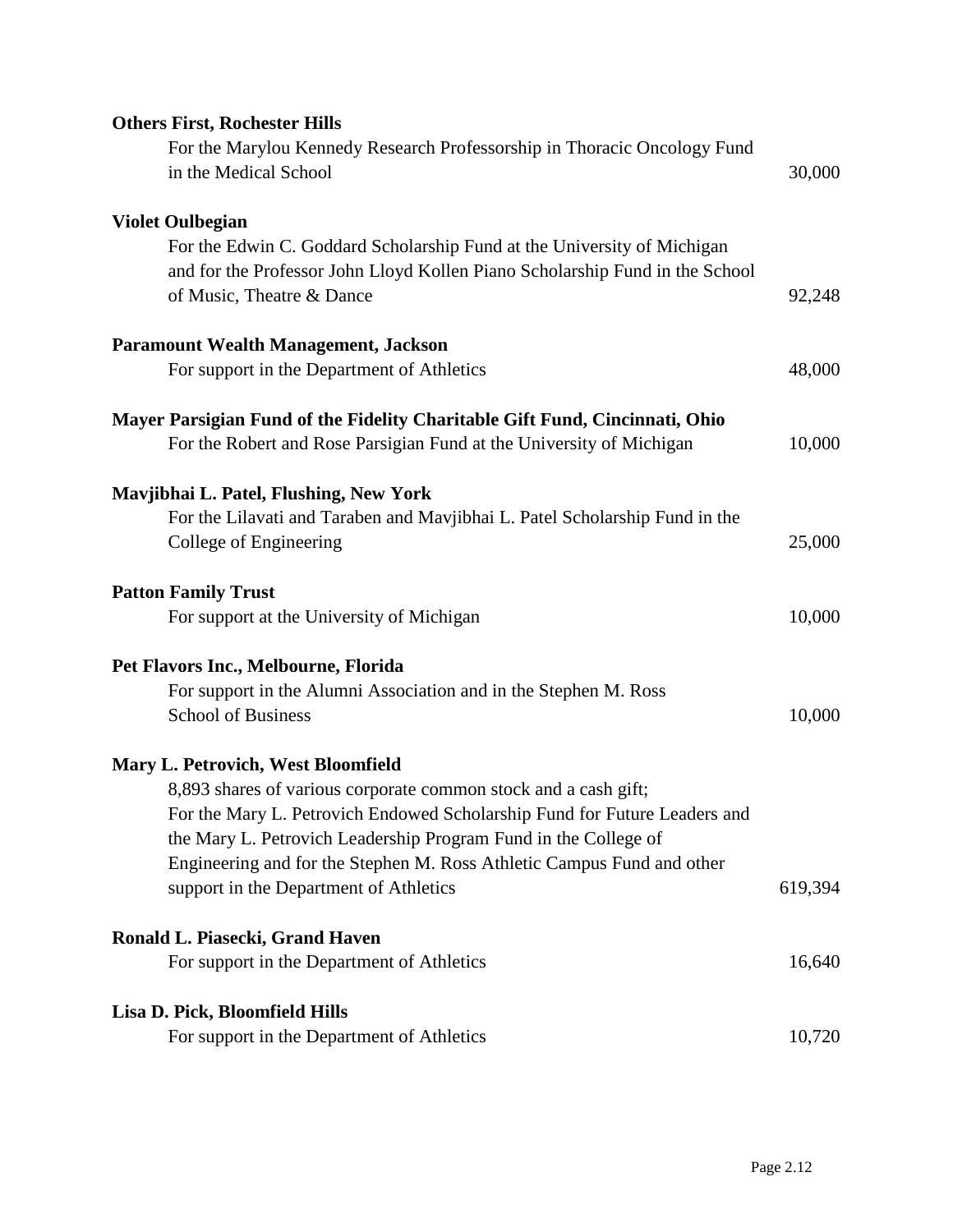| <b>Pinnacle Business Group, Inc., Pinckney</b>                                           |         |
|------------------------------------------------------------------------------------------|---------|
| For support in the Department of Athletics                                               | 12,040  |
| Pizza House Ann Arbor, Ann Arbor                                                         |         |
| For support in the Department of Athletics                                               | 19,200  |
| Steven T. Plochocki, Coto De Caza, California                                            |         |
| For support in the Department of Athletics                                               | 13,160  |
| Anoop and Sangeeta Prasad Fund of the Fidelity Charitable Gift Fund,<br>Cincinnati, Ohio |         |
| For the Indu and Gopal Prasad Family Fund in the College of Literature,                  |         |
| Science, and the Arts                                                                    | 100,000 |
| Nicholas J. Pyle, Toronto, Ontario, Canada                                               |         |
| For support in the Department of Athletics                                               | 13,640  |
| Carlos R. Quintanilla, Laredo, Texas                                                     |         |
| For the Carlos and Clara Quintanilla Endowed Scholarship Fund in the                     |         |
| College of Engineering                                                                   | 80,000  |
| <b>Ravitz Foundation, Kalamazoo</b>                                                      |         |
| For the Ravitz Foundation Fund in the Medical School and for the C.S. Mott               |         |
| Children's & Von Voigtlander Women's Hospital                                            | 292,000 |
| Sigurd I. & Jarmila H. Rislov Foundation, Ann Arbor                                      |         |
| For the Sigurd I. and Jarmila H. Rislov Foundation Endowed Scholarship                   |         |
| Fund in the School of Music, Theatre & Dance                                             | 25,000  |
| David M. Roebuck, Bryan, Ohio                                                            |         |
| For support in the Department of Athletics                                               | 20,960  |
| Roehm Family Charitable Fund of the Fidelity Charitable Gift Fund,                       |         |
| Cincinnati, Ohio                                                                         |         |
| For the Stephen M. Ross Athletic Campus Fund in the Department of                        |         |
| Athletics and for support in the Stephen M. Ross School of Business                      | 50,000  |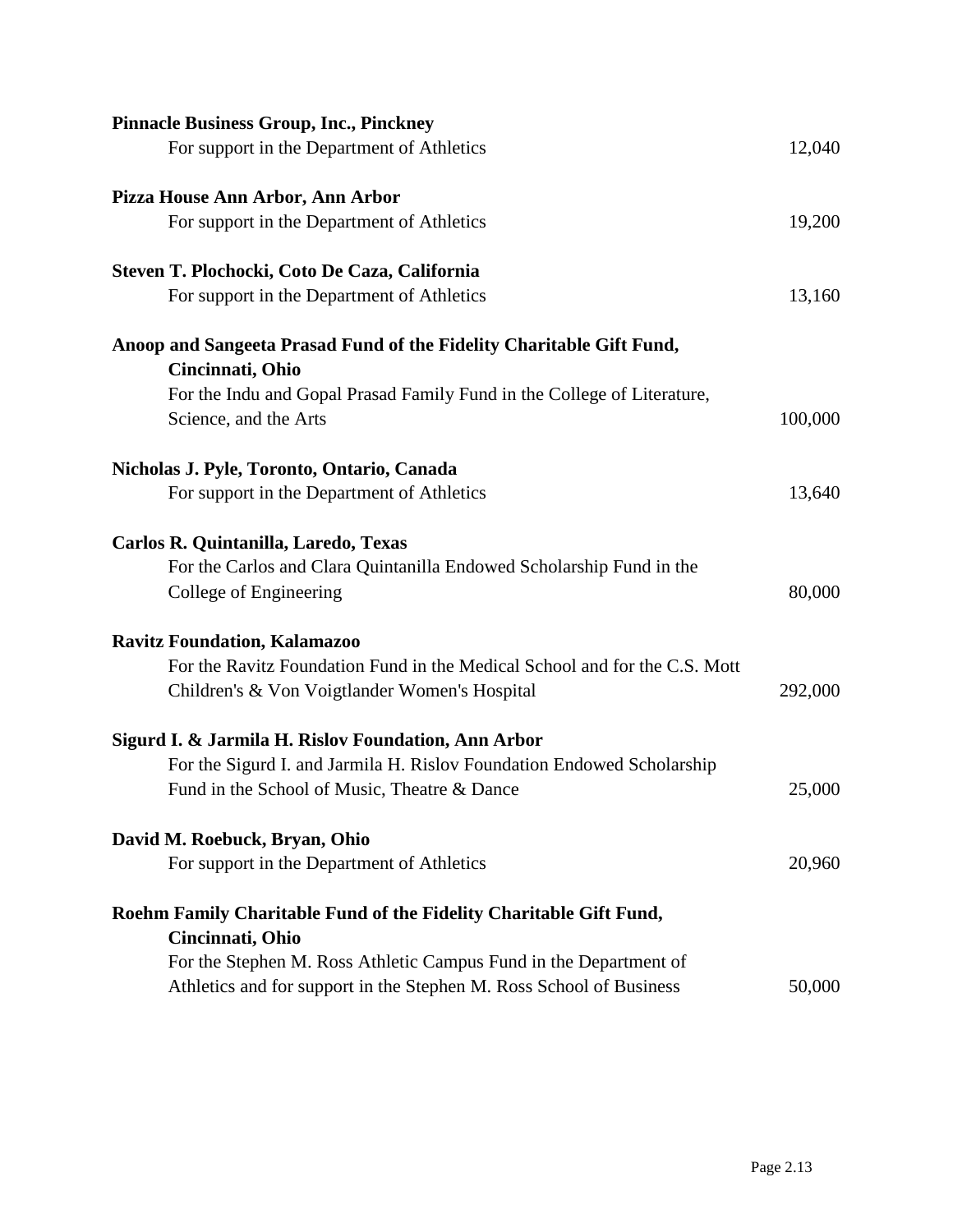# **Richard H. Rogel, Avon, Colorado**

| 176,202 shares of various corporate common stock;                           |           |
|-----------------------------------------------------------------------------|-----------|
| For the Max Rogel Research Fellowship for Pancreatic Cancer Fund, the       |           |
| Rogel-China M.D./Ph.D. Scholarship Fund, the Allen H. Blondy Research       |           |
| Fellowship for Melanoma Fund and the Ilene Ross Joseph Fellowship Fund in   |           |
| Personalized Medicine in the Medical School and for the Richard Rogel China |           |
|                                                                             |           |
| MD/Ph.D Program Fund in the School of Public Health and for the Rogel       |           |
| Program UM-SJTU Joint Institute Fund in the College of Engineering and for  |           |
| the Rogel Award of Excellence Fund at the University of Michigan            | 2,308,797 |
| Karen Rothstein, Ann Arbor                                                  |           |
| For student support and other support in the Department of Athletics        | 20,500    |
| Julie Ann Sandler and Joel Edan Friedlander Fund, New York, New York        |           |
| For research in the Medical School                                          | 100,000   |
| Vivian F. Sangunett, Ann Arbor                                              |           |
| 1,100 shares of Keycorp common stock;                                       |           |
| For the Vivian Fell Sangunett Graduate Support Fund in the Horace H.        |           |
| Rackham School of Graduate Studies                                          | 15,521    |
| Peter J. Savarino, Ann Arbor                                                |           |
| For support in the Department of Athletics                                  | 12,800    |
| The Shirley K. Schlafer Foundation, Birmingham                              |           |
| For the Briskin/Schlafer Foundation Research Professorship in Pediatrics    |           |
| Fund in the Medical School                                                  | 100,000   |
| <b>Nancy D. Schrank, Saugatuck</b>                                          |           |
| 500 shares of Bio-Techne Corp. common stock;                                |           |
| For the Nancy and Doug Schrank Summer Research Assistant Fund in the        |           |
| School of Natural Resources and Environment                                 | 47,528    |
| Max and Lynn R. Schrayer Fund of the Jewish Federation of Metropolitan      |           |
| Chicago, Chicago, Illinois                                                  |           |
| For support in the College of Literature, Science, and the Arts             | 10,000    |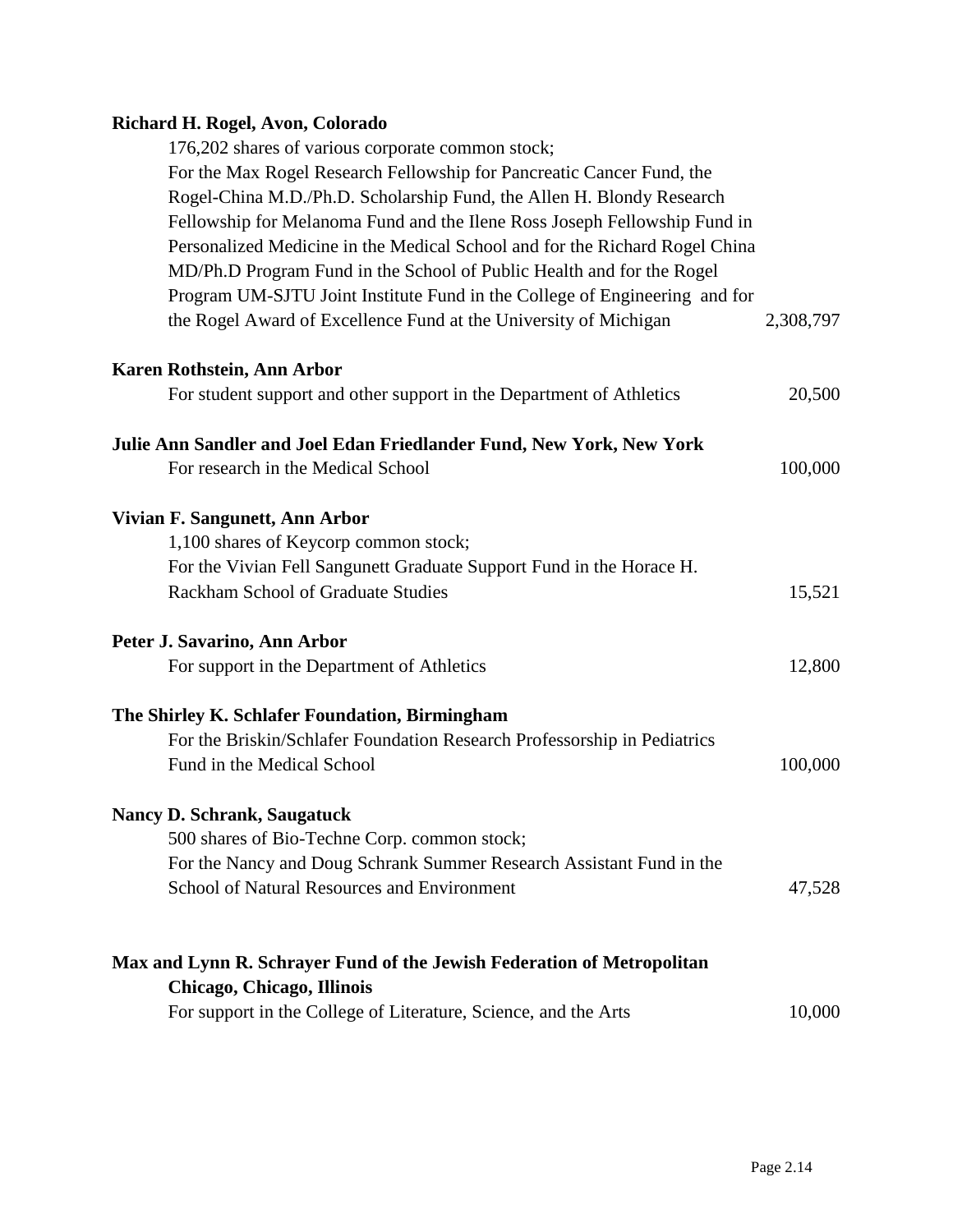| <b>Edward R. Schulak, Birmingham</b>                                                      |        |
|-------------------------------------------------------------------------------------------|--------|
| For support in the Medical School and for the University Musical Society                  | 25,000 |
| Kenneth G. Schuler, Glenview, Illinois                                                    |        |
| For student support at the University of Michigan and for the Stephen M. Ross             |        |
| Athletic Campus Fund in the Department of Athletics                                       | 50,000 |
| Harris R. Schwartzberg, Armonk, New York                                                  |        |
| For support in the Department of Athletics                                                | 15,160 |
| Second Sight Medical Products, Inc., Sylmar, California                                   |        |
| For support in the Medical School                                                         | 25,000 |
| <b>Samuel J. Shaheen, Saginaw</b>                                                         |        |
| For support in the Department of Athletics                                                | 12,400 |
| Thomas & Sharon Shumaker Fund at the Schwab Charitable Fund, San<br>Francisco, California |        |
| For the James Montie M.D., Professorship of Urology Fund in the Medical<br>School         | 85,000 |
| Kristine A. Siefert, Ann Arbor                                                            |        |
| For support in the University Library                                                     | 10,000 |
| <b>Mallory M. Simpson, Dearborn</b>                                                       |        |
| 2,041 shares of Wasatch Long/Short Fund common stock;                                     |        |
| For the Jean and Ken Simpson Professional Development Series for Educators                |        |
| Fund and other support at the Univerisy of Michigan-Dearborn                              | 30,880 |
| <b>Alfred P. Sloan Foundation, New York, New York</b>                                     |        |
| For research in the Medical School                                                        | 74,444 |
| Sodexo - Campus Dining, Sports & Leisure, Dublin, Ohio                                    |        |
| For support in the Department of Athletics                                                | 32,000 |
| Ari J. Spar, Chappaqua, New York                                                          |        |
| For the Stephen M. Ross Athletic Campus Fund in the Department of                         |        |
| Athletics                                                                                 | 40,000 |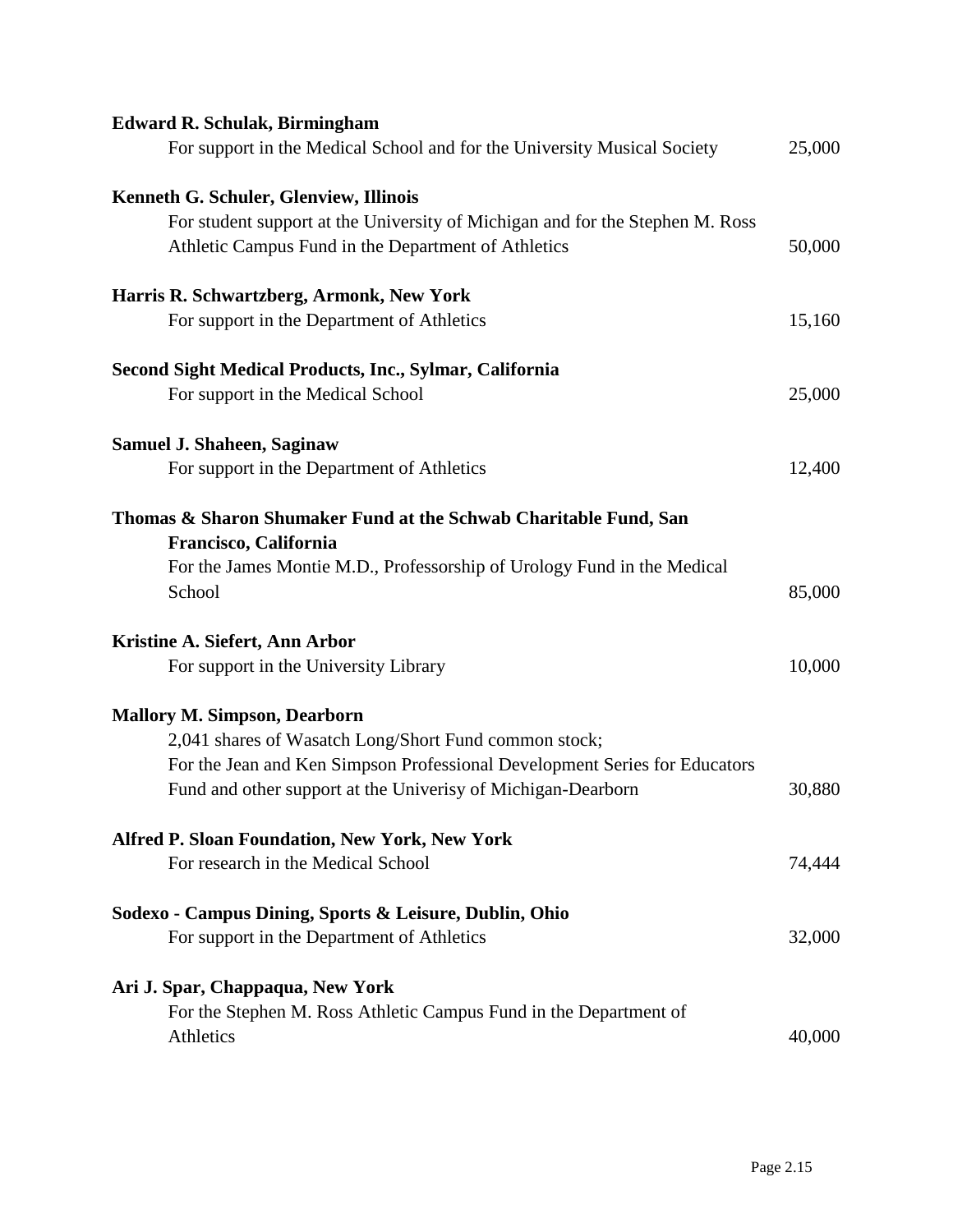| <b>Spectrum Controls, Bellevue, Washington</b>                                             |         |
|--------------------------------------------------------------------------------------------|---------|
| For the Bruce Wanta Endowed Scholarship Fund in the College of                             |         |
| Engineering                                                                                | 100,000 |
| Spirit of Children Fund of the Fidelity Charitable Gift Fund, Cincinnati, Ohio             |         |
| For the Child and Family Life Fund                                                         | 38,820  |
| Derek J. Stevens, Warren                                                                   |         |
| For support in the Department of Athletics                                                 | 16,800  |
| <b>Strecher-Rosenberg Family Fund, Jenkintown, Pennsylvania</b>                            |         |
| For support in the Medical School                                                          | 15,000  |
| Waldo D. Sturm, Pigeon                                                                     |         |
| For the Sturm Family Endowment Fund in the College of Literature, Science,                 |         |
| and the Arts                                                                               | 100,000 |
| Yanjun Sun, Central, Hong Kong Island, Hong Kong                                           |         |
| For the Steve Y. Sun MBA Fellowship Fund in the Stephen M. Ross School                     |         |
| of Business                                                                                | 20,000  |
| Jeffrey E. Susskind, Los Angeles, California                                               |         |
| For the Building Fund in the Law School                                                    | 25,000  |
| <b>Mildred E. Swanson Foundation, Ann Arbor</b>                                            |         |
| For research in the Medical School                                                         | 15,000  |
| <b>Thompson Foundation, Plymouth</b>                                                       |         |
| For support in the University Hospitals                                                    | 29,700  |
| <b>Michael T. Tirico, Ann Arbor</b>                                                        |         |
| For support in the Department of Athletics                                                 | 11,960  |
| Toyota Motor Engineering & Manufacturing North America, Inc., Erlanger,<br><b>Kentucky</b> |         |
| For support in the College of Engineering and for employee matching gifts                  | 15,483  |
| <b>Truven Health Analytics, Ann Arbor</b>                                                  |         |
| For support in the Department of Athletics                                                 | 52,880  |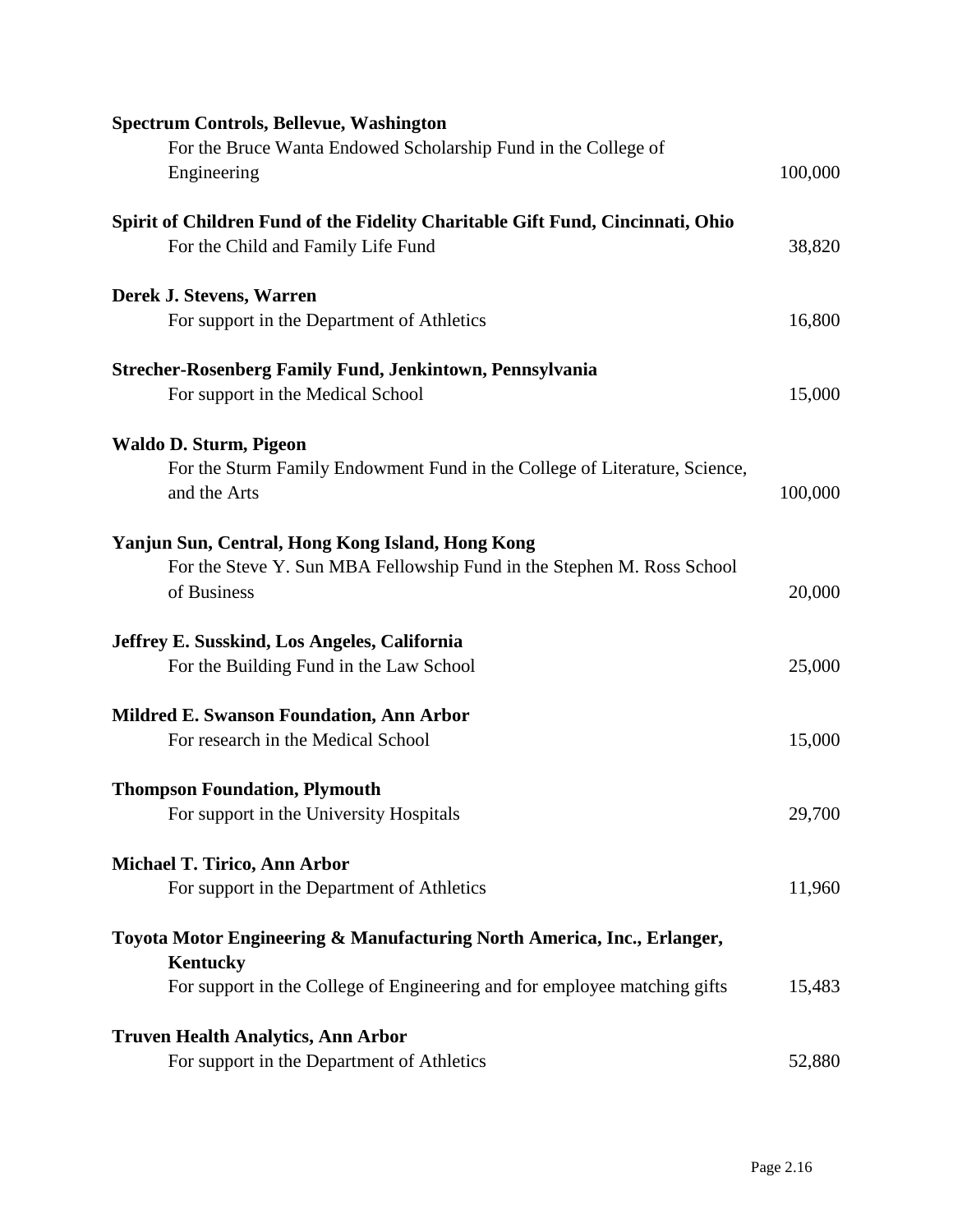| <b>United Chelsea LLC, New York, New York</b>                                |        |
|------------------------------------------------------------------------------|--------|
| For support in the College of Literature, Science, and the Arts              | 10,000 |
| University of Utah, Salt Lake City, Utah                                     |        |
| For support in the Law School                                                | 52,400 |
| <b>US Steel Corporation, Pittsburgh, Pennsylvania</b>                        |        |
| For the United States Steel Great Lakes Works Pediatric Vestibular & Balance |        |
| Fund in the Medical School                                                   | 66,988 |
| <b>Venit Living Trust</b>                                                    |        |
| For support at the University of Michigan                                    | 20,000 |
| <b>Gary L. Verplank, Spring Lake</b>                                         |        |
| For support in the Department of Athletics                                   | 15,200 |
| <b>Victory Automotive Group, Inc., Canton</b>                                |        |
| For support in the Department of Athletics                                   | 59,440 |
| Darshan K. Vyas, Tipp City, Ohio                                             |        |
| 110 shares of various corporate common stocks and a cash gift;               |        |
| For the Kirit and Mrudula Vyas American Opportunity Scholarship Fund in      |        |
| the College of Literature, Science, and the Arts and for support in the      |        |
| Department of Athletics                                                      | 11,073 |
| Michael J. Wade, Irvington, New York                                         |        |
| For the Stephen M. Ross Athletic Campus Fund in the Department of            |        |
| <b>Athletics</b>                                                             | 50,000 |
| Ann Wallace, Fort Wayne, Indiana                                             |        |
| For the Ann Wallace and Mark Troutman Family Scholarship Fund in the         |        |
| College of Literature, Science, and the Arts                                 | 20,000 |
| Gary and Mary West Health Policy Center, Washington, District of Columbia    |        |
| For research in the School of Public Health                                  | 10,000 |
| <b>Stuart E. White, Ann Arbor</b>                                            |        |
| For support in the Department of Athletics                                   | 11,160 |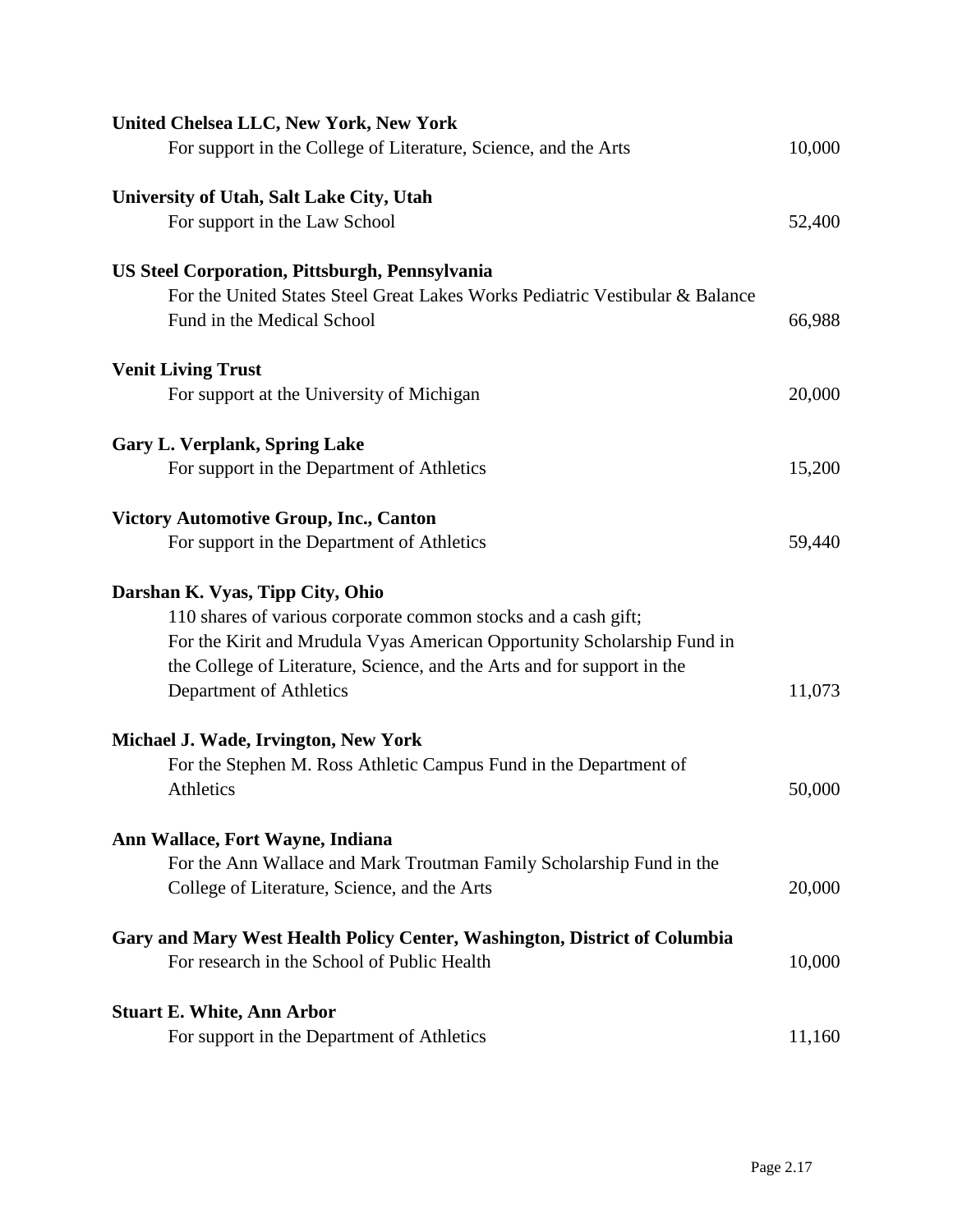| Clayton E. Wilhite, Ann Arbor                                             |         |
|---------------------------------------------------------------------------|---------|
| For support in the Department of Athletics                                | 22,480  |
| <b>Joan D. Willson Trust</b>                                              |         |
| For the J. Robert Willson Professorship in Obstetrics Fund in the Medical |         |
| School                                                                    | 28,871  |
| Witzenmann USA, Warren                                                    |         |
| For support at the University of Michigan                                 | 10,000  |
| The Andrea and Lawrence Wolfe Family Foundation, Warren                   |         |
| For the Wolfe Foundation Stem Cell Research Fund in the Medical School    | 25,000  |
| Scott A. Wolstein, Chagrin Falls, Ohio                                    |         |
| For the Building Fund in the Law School                                   | 25,000  |
| <b>Clyde Wu, Grosse Pointe Park</b>                                       |         |
| 832 shares of Apple Inc. common stock;                                    |         |
| For the Helen Wu Conducting Fellow Travel Fund in the School of Music,    |         |
| Theatre & Dance                                                           | 105,219 |
| Xiamen University, Xiamen, China                                          |         |
| For research in the College of Engineering                                | 30,000  |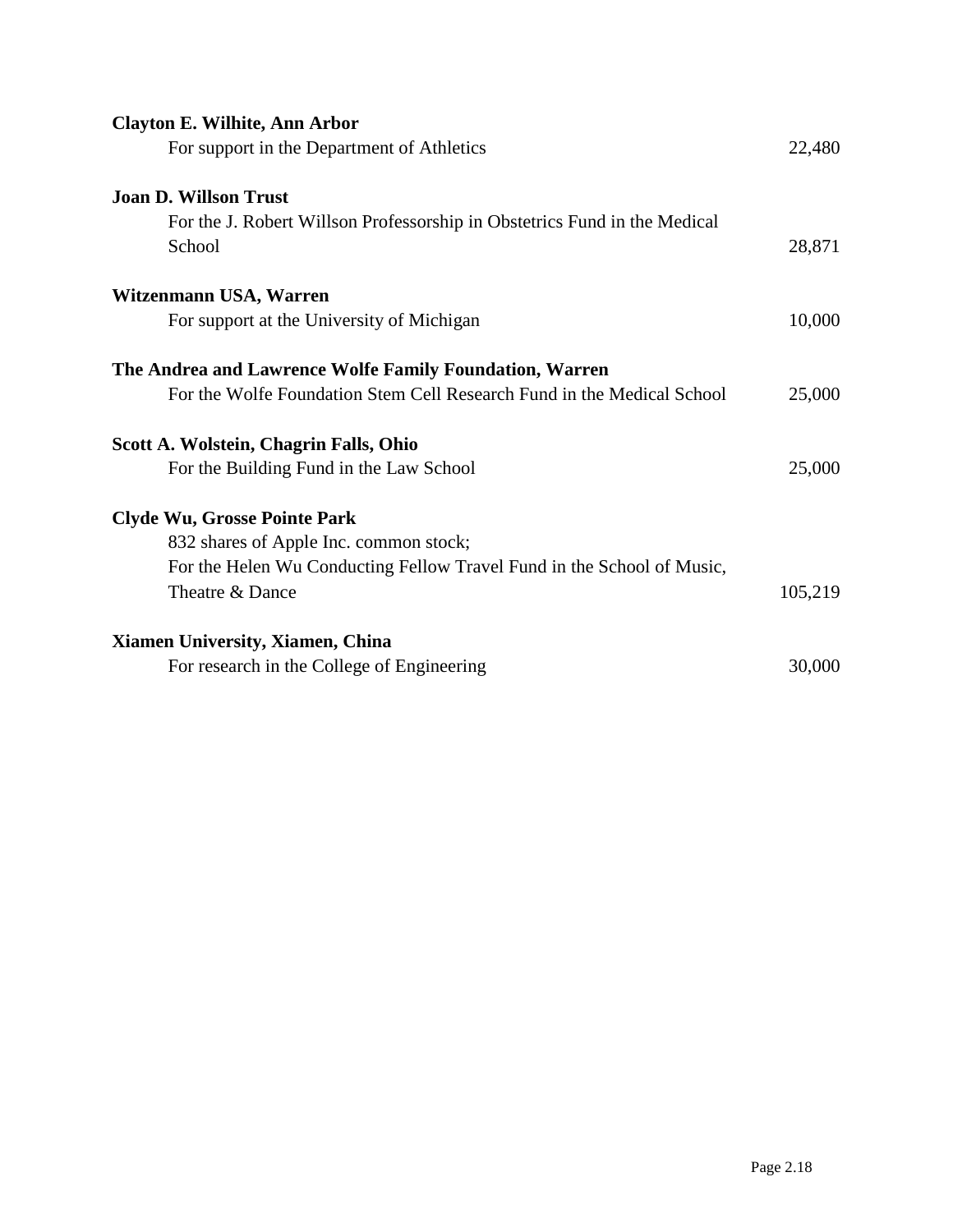## **ADDITIONAL GIFTS RANGING FROM \$5,000 TO \$9,999**

**A Day in May Event Planning & Design, Traverse City Accenture, Chicago, Illinois ACE Foundation, Hamilton, Bermuda Kifle Admassu, Colleyville, Texas John Alderman, Scarsdale, New York Anchor QEA, LLC, Seattle, Washington Ann Arbor Transportation Authority, Ann Arbor Anonymous Donor Anonymous Donor Anonymous Donor Baxter International Foundation, Deerfield, Illinois Peter T. Benedetto, Ypsilanti Linda Bennett, Ann Arbor J. Charles Bernard Jr., Dearborn Mark J. Bernstein, Farmington Hills Lorelle L. Bestervelt, Ann Arbor Stephen J. Blaszczak, Flat Rock David Bohnett Foundation, Beverly Hills, California Nelson A. Boxer, New York, New York Adam S. Brandemihl, Powell, Ohio Kenneth Bumgardner, Dearborn Lee J. Burdman, Canfield, Ohio Timothy P. Callahan, Hinsdale, Illinois Samuel M. Callan, Ann Arbor Paul S. Cederna, Milan Robert A. and Iris J. Center Account, Lyndhurst, New Jersey Lyndsay Chires, Rochester Hills Anne D. Clark, Palo Alto, California Jacqueline L. Clarke, South Pasadena, Florida Michael T. Coghlan, Saline John K. Colwell, Los Gatos, California Matthew C. Comstock, Plymouth William K. Cox, Ann Arbor Nancy J. Culotta, Ann Arbor Danaher Corporation, Washington, District of Columbia Mitchell T. Danzig, West Harrison, New York Anthony Denton, Ann Arbor Matthew J. DeYoung, Kalamazoo**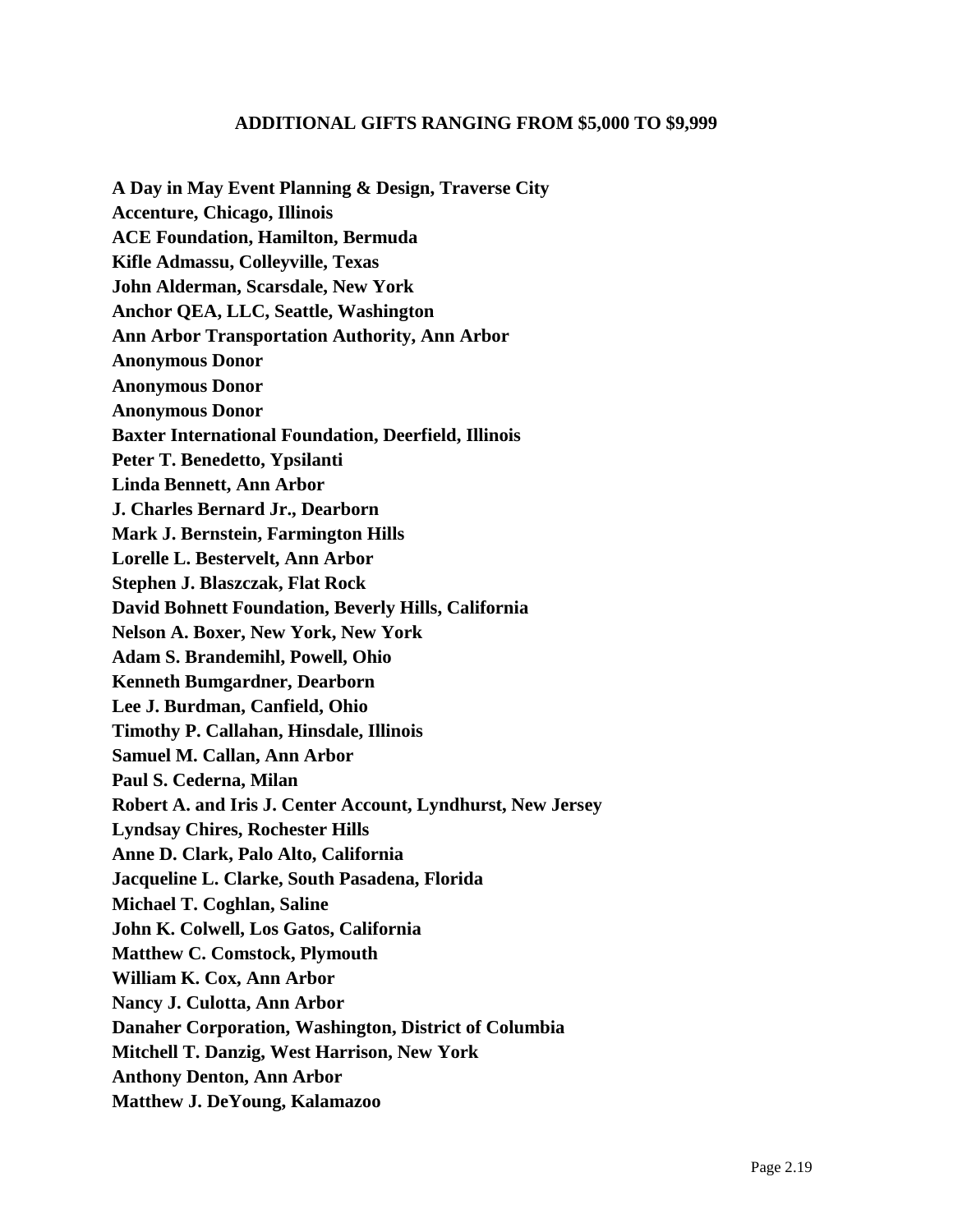**William H. Dickieson, Ann Arbor Downtown Marketing Grand Rapids, Grand Rapids Lena Dunham, Beverly Hills, California Geoffrey and Alison Edelstein Fund of the Schwab Charitable Fund, San Francisco, California Robert A. Epstein, Bloomfield Hills Randall Fior, Brentwood, Tennessee Ethel and James Flinn Foundation, Detroit Tom Fontana, New York, New York Four Friends Foundation, Beverly Hills, California Michael J. Fox, Encino, California Eric A. Friedland, New York, New York C. William Garratt, Bloomfield Hills The David Geffen Foundation, Los Angeles, California Michael J. Gendjar II, Northville Jean M. Gravel, Stoneham, Massachusetts Robert F. Grimmer, Frisco, Texas Growth Capital Network, Myrtle Beach, South Carolina Shashikant Gupta, Reston, Virginia Henry Gusky, Pittsburgh, Pennsylvania David A. Hamilton, Allen Park Susan T. Havens Lang, Norristown, Pennsylvania Neil C. Hawkins, Midland Ellen Roberts Hefter Philanthropic Fund of the Jewish Communal Fund, New York, New York Mark J. Henderson, Hudsonville Susan E. Holmes, Ann Arbor The Andrew G. Hurst Charitable Fund, Cincinnati, Ohio George Isaac Foundation, Bryan, Ohio Lawrence S. Jackier, Bloomfield Hills Johnson & Johnson, Findlay, Ohio Johnson Controls Foundation, Milwaukee, Wisconsin Roger C. Johnson, Washington, District of Columbia Timothy R. Johnson, Ann Arbor Jeffery W. Johnston, Bloomfield Hills Keith A. Johnstone, Bloomfield Hills James D. Kapnick, Adrian Massoud Kaviany, Ann Arbor W.K. Kellogg Foundation, Battle Creek Theodore L. Kennedy, Ann Arbor**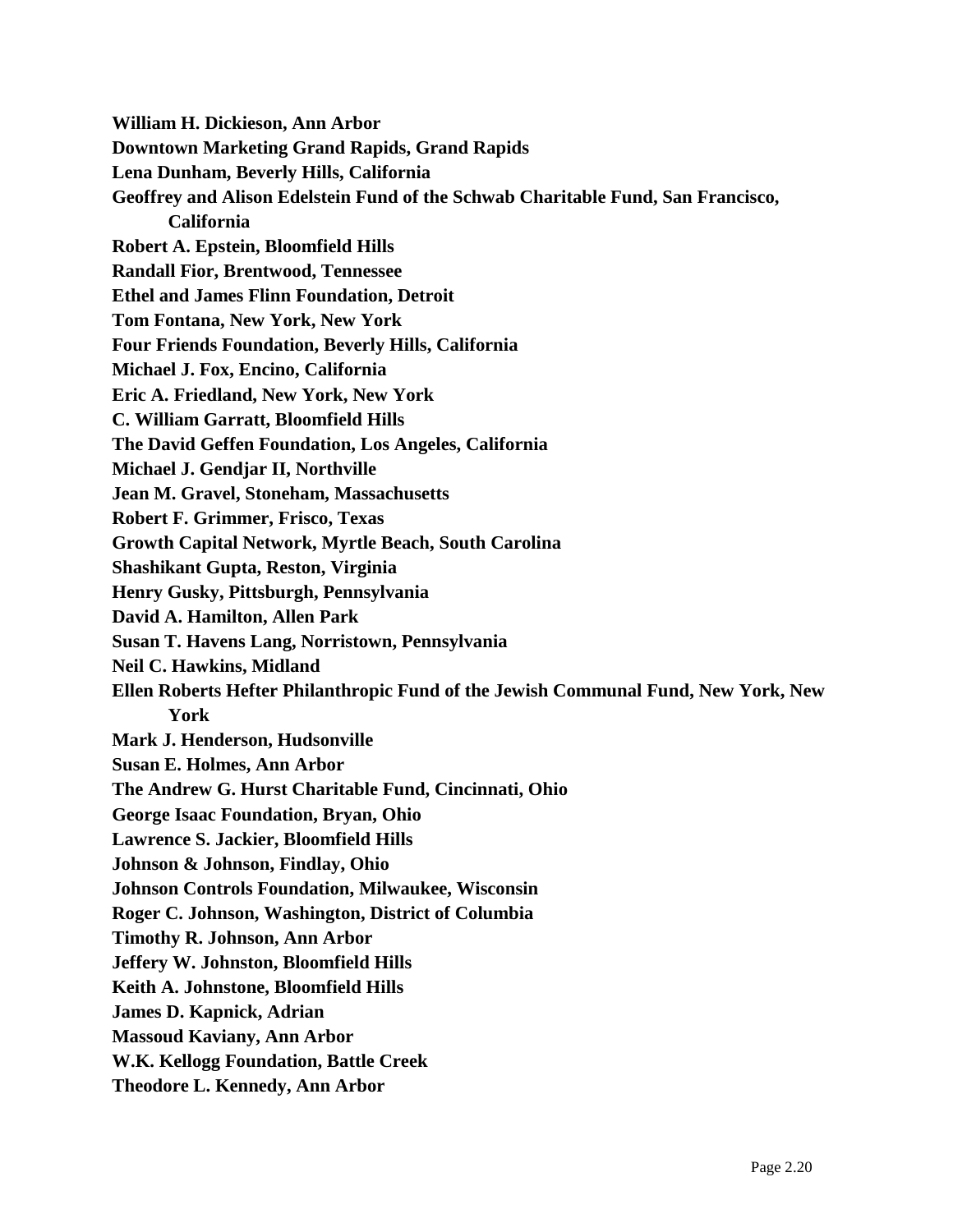**Sarah J. Kennedy-Rampton, Ann Arbor Benny J. Kieff, Grand Rapids William C. Killgallon, Bryan, Ohio Robert King III, Bloomfield Hills Benjamin Kirshenbaum, Saint Joseph Kiwanis of Michigan Foundation, Mason Ronald A. Klein, Bloomfield Hills Jennifer Konner, Beverly Hills, California Malcolm J. Kottler, Arlington, Massachusetts David Kramer, Los Angeles, California Robert P. Krasa, Traverse City Ralph Krochmal, Newport Beach, California James S. Laing, Dowagiac Benjamin V. Lambert, New York, New York James L. Landi, Ann Arbor Lawrence N. Larson Revocable Living Trust Matt L. Leavitt, Longwood, Florida Paul R. Lichter, Ann Arbor James O. Lindsey, Austin, Texas Kevin S. Livingston, Harrison Township David M. Lusk, Ann Arbor John D. and Catherine T. MacArthur Foundation, Chicago, Illinois Sharon B. Mannheimer, Scarsdale, New York Christine Matoian, Bloomfield Hills Fred C. Matthaei Jr., Birmingham Linda M. McDonald, Bend, Oregon R. Griffith McDonald, Ann Arbor Martin J. McInerney Brett J. McIntyre, Wilmington, Delaware Charlene B. McNamara Amend Trust D. Richard Mead Charitable Foundation, Boulder, Colorado Louis W. Meeks, Northville Sean A. Metrose, Bloomfield Hills Howard S. Michael, Northbrook, Illinois Michigan Kenworth, Madison, Wisconsin Andrew J. Mignery, Ann Arbor Miller Canfield P.L.C., Detroit David J. Morin, South Lyon Karin M. Muraszko, Ann Arbor Benjamin L. Nager, New York, New York**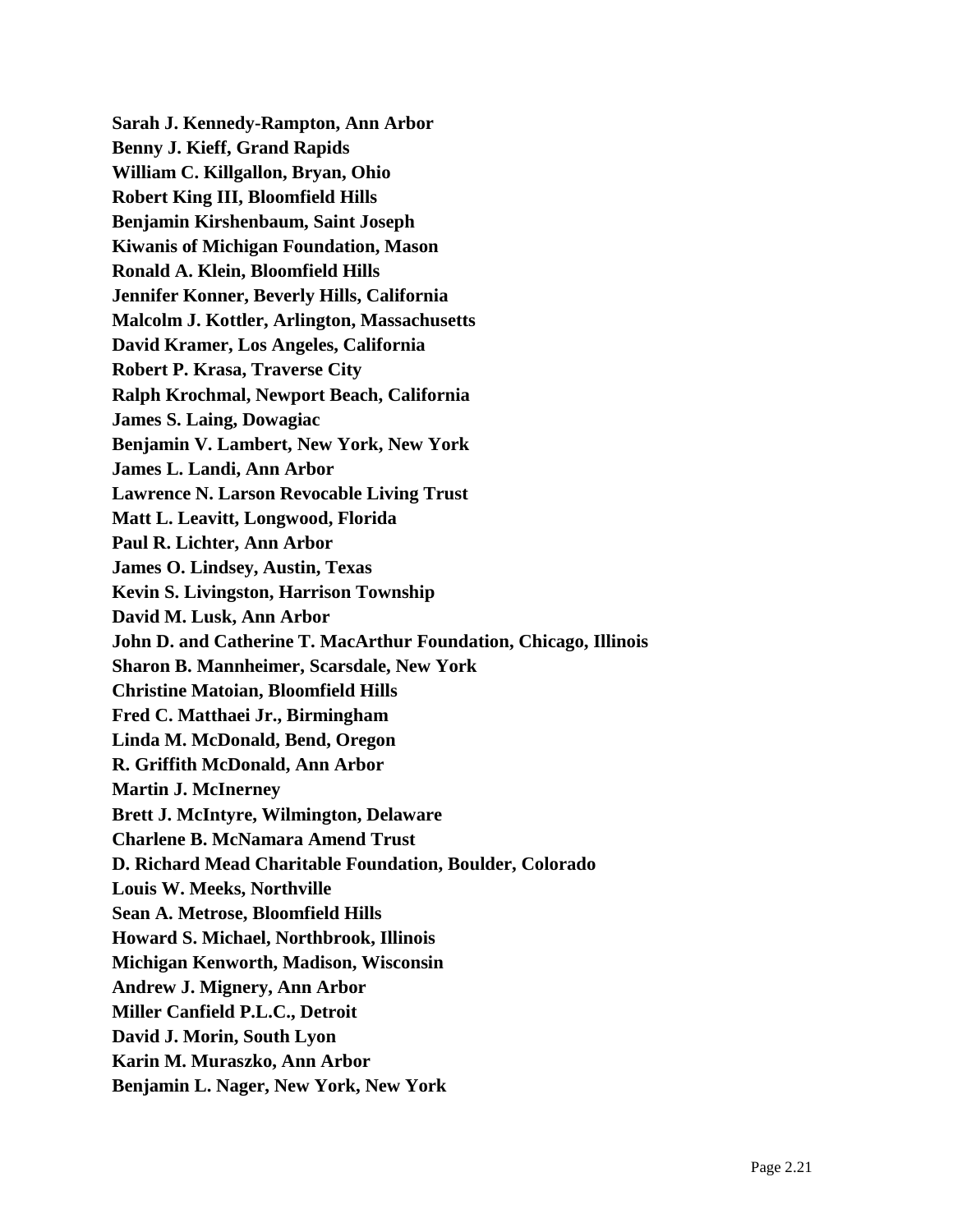**John M. Nehra, Baltimore, Maryland Mary C. Oliver, Waterford Christopher E. Paetsch, Chicago, Illinois Richard A. Parr II, Ann Arbor David J. Pearson, New York, New York Petrella Enterprises, Brighton The Carol K. Pforzheimer and Peter B. Aronson Fund of the Fidelity Charitable Gift Fund, Cincinnati, Ohio Lorna G. Pinson, Grass Lake Mark C. Pinto, Ann Arbor M Harry & Wanda Piper Fund at the Community Foundation of Greater Flint, Flint Jeffrey S. & Emily H. Pitt Philanthropic Fund United Jewish Foundation, Bloomfield Hills Sally Jo Pollock, Ann Arbor Thomas S. Porter, Ann Arbor Jeffrey E. Puccio, Novi Kenneth J. Reinke, Loudon, Tennessee John Reiss, New York, New York Rockit Ranch Productions, Chicago, Illinois Brian Rogoff, Fort Myers, Florida Patrick J. Rooney, West Palm Beach, Florida James F. Rosenbaum, Kalamazoo Derek S. Rosenthal, New York, New York Charles P. Rothstein, West Bloomfield Sharon J. Rothwell, Ann Arbor Kelly M. Sachs, Ann Arbor John R. Sanborn, Birmingham Curt R. Schultz, Ann Arbor Steve Sciatto, Livonia Charles J. Scrafano, Birmingham Ira A. Sharfin, Columbus, Ohio Gary W. Slater, Jackson Timothy P. Slottow, Scottsdale, Arizona Matthew Squire, Fenton Diane M. Stahle, Canton Matt Steinhauer, Ann Arbor Super Radiator Coils, Ltd., Chaska, Minnesota Taylor Unity Foundation, Inc., San Francisco, California Paul H. Taylor, Grand Rapids B. Gregory Thompson Jr., Ann Arbor David C. Turner, Bloomfield Township**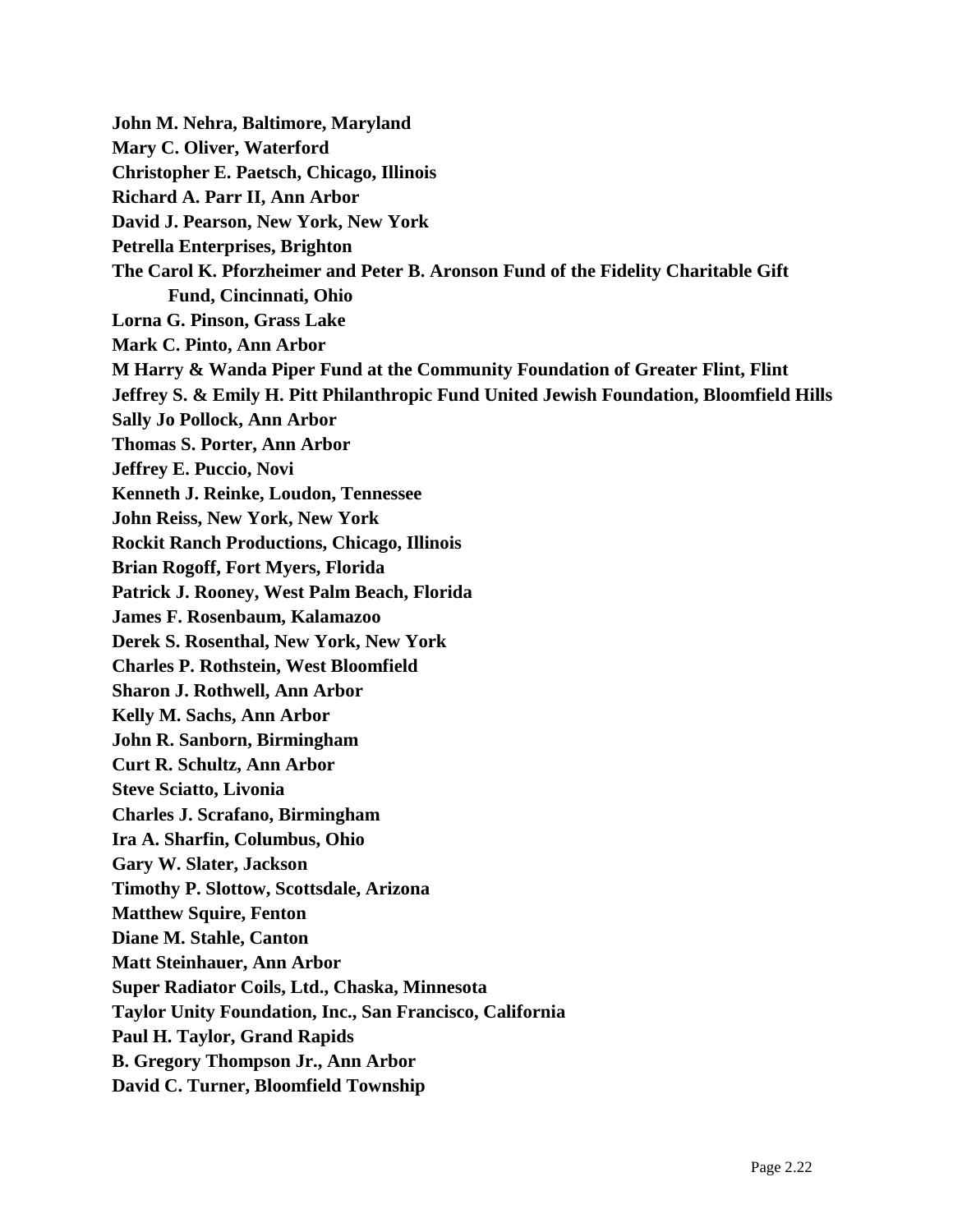**The Alston K. Twiss Family Charitable Fund, Southeastern, Pennsylvania Thomas W. Ufer, Ann Arbor Underground Printing, Inc., Ann Arbor Brent M. Walton, Ann Arbor James W. Webb, Northville Robert D. Weldon Jr., Bellaire John Werth, Plymouth Robert J. White, Los Angeles, California Winston & Strawn LLP, Chicago, Illinois Marilyn W. Woolfolk, Ann Arbor Jeremy and Marisa Zimmer Living Trust David J. Zmyslowski, Grosse Pointe Woods**